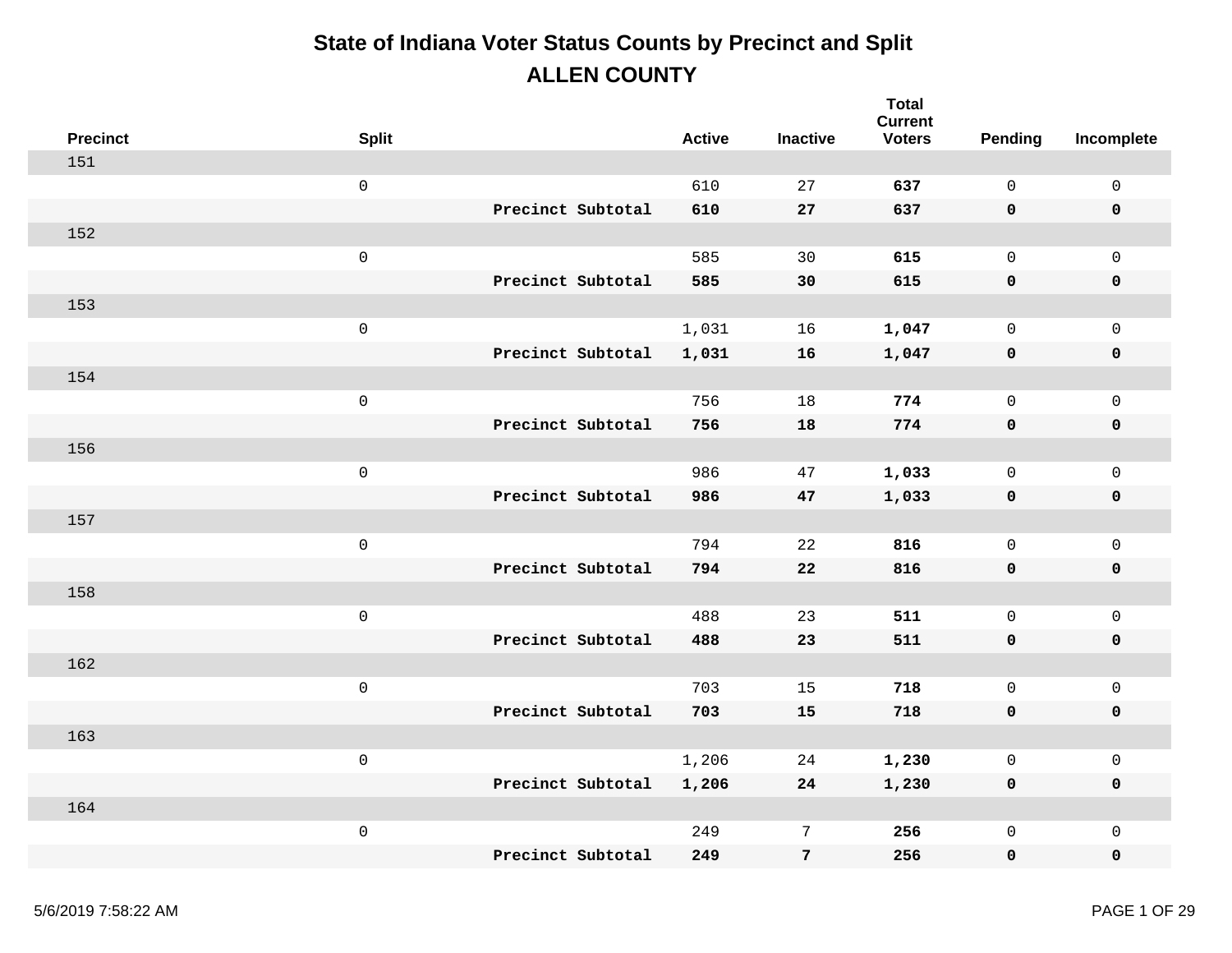| <b>Precinct</b> | <b>Split</b>        | <b>Active</b> | <b>Inactive</b> | <b>Total</b><br><b>Current</b><br><b>Voters</b> | Pending      | Incomplete          |
|-----------------|---------------------|---------------|-----------------|-------------------------------------------------|--------------|---------------------|
| 166             |                     |               |                 |                                                 |              |                     |
|                 | $\mathsf{O}\xspace$ | 1,084         | 72              | 1,156                                           | 0            | $\mathsf 0$         |
|                 | Precinct Subtotal   | 1,084         | 72              | 1,156                                           | $\mathbf 0$  | $\mathbf 0$         |
| 168             |                     |               |                 |                                                 |              |                     |
|                 | $\mathsf 0$         | 972           | 38              | 1,010                                           | $\mathsf{O}$ | $\mathbf 0$         |
|                 | Precinct Subtotal   | 972           | 38              | 1,010                                           | $\mathbf 0$  | $\mathbf 0$         |
| 169             |                     |               |                 |                                                 |              |                     |
|                 | $\mathsf 0$         | 920           | 42              | 962                                             | $\mathbf 0$  | $\mathsf{O}\xspace$ |
|                 | Precinct Subtotal   | 920           | 42              | 962                                             | $\mathbf 0$  | $\mathbf 0$         |
| 170             |                     |               |                 |                                                 |              |                     |
|                 | $\mathsf 0$         | 1,653         | 31              | 1,684                                           | $\mathsf{O}$ | $\mathbf 0$         |
|                 | Precinct Subtotal   | 1,653         | 31              | 1,684                                           | $\mathbf 0$  | $\mathbf 0$         |
| 172             |                     |               |                 |                                                 |              |                     |
|                 | $\mathsf 0$         | 1,036         | 45              | 1,081                                           | $\mathsf{O}$ | $\mathsf{O}\xspace$ |
|                 | Precinct Subtotal   | 1,036         | 45              | 1,081                                           | 0            | $\mathbf 0$         |
| 174             |                     |               |                 |                                                 |              |                     |
|                 | $\mathsf 0$         | 522           | 13              | 535                                             | $\mathbf 0$  | $\mathsf{O}\xspace$ |
|                 | Precinct Subtotal   | 522           | 13              | 535                                             | $\mathbf 0$  | $\mathbf 0$         |
| 175             |                     |               |                 |                                                 |              |                     |
|                 | $\mathbf 0$         | 695           | 31              | 726                                             | $\mathsf{O}$ | $\mathsf 0$         |
|                 | Precinct Subtotal   | 695           | 31              | 726                                             | 0            | 0                   |
| 176             |                     |               |                 |                                                 |              |                     |
|                 | $\mathsf 0$         | 745           | 44              | 789                                             | $\mathbf 0$  | $\mathbf 0$         |
|                 | Precinct Subtotal   | 745           | 44              | 789                                             | $\mathbf 0$  | $\pmb{0}$           |
| 177             |                     |               |                 |                                                 |              |                     |
|                 | $\mathbf 0$         | 1,399         | 41              | 1,440                                           | $\mathbf 0$  | $\mathbf 0$         |
|                 | Precinct Subtotal   | 1,399         | 41              | 1,440                                           | 0            | $\mathbf 0$         |
| 178             |                     |               |                 |                                                 |              |                     |
|                 | $\mathsf 0$         | 1,037         | 27              | 1,064                                           | $\mathbf 0$  | $\mathbf 0$         |
|                 | Precinct Subtotal   | 1,037         | 27              | 1,064                                           | 0            | $\pmb{0}$           |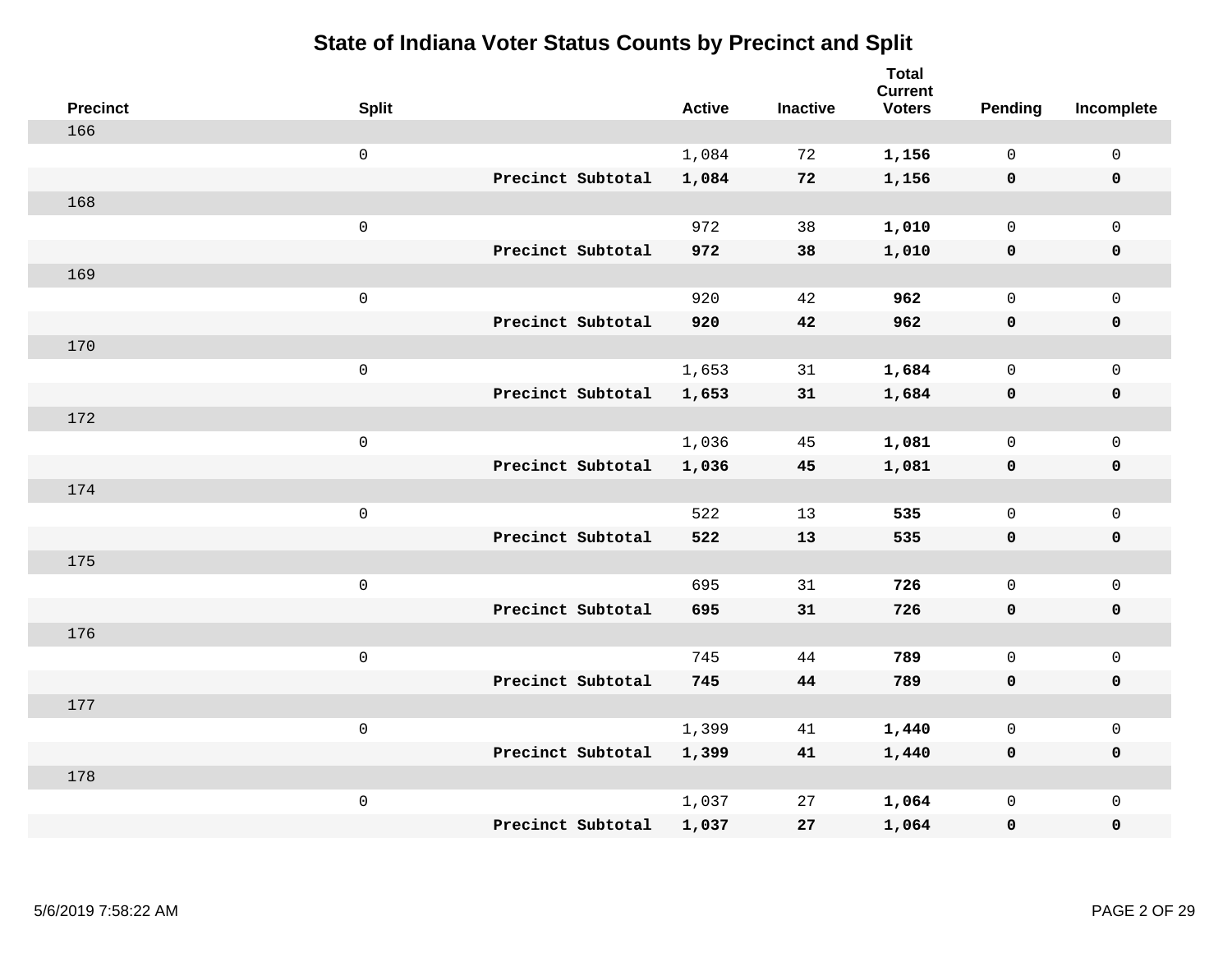| <b>Precinct</b> | <b>Split</b>        |                   | <b>Active</b> | <b>Inactive</b> | <b>Total</b><br><b>Current</b><br><b>Voters</b> | Pending      | Incomplete          |
|-----------------|---------------------|-------------------|---------------|-----------------|-------------------------------------------------|--------------|---------------------|
| 179             |                     |                   |               |                 |                                                 |              |                     |
|                 | $\mathsf{O}$        |                   | 985           | 45              | 1,030                                           | $\mathbf 0$  | $\mathsf{O}$        |
|                 |                     | Precinct Subtotal | 985           | 45              | 1,030                                           | $\mathbf 0$  | $\mathbf 0$         |
| 180             |                     |                   |               |                 |                                                 |              |                     |
|                 | $\mathsf{O}\xspace$ |                   | 1,495         | 49              | 1,544                                           | $\mathbf 0$  | $\mathsf{O}$        |
|                 |                     | Precinct Subtotal | 1,495         | 49              | 1,544                                           | 0            | 0                   |
| 183             |                     |                   |               |                 |                                                 |              |                     |
|                 | $\mathsf{O}\xspace$ |                   | 812           | 18              | 830                                             | $\mathbf 0$  | $\mathsf{O}\xspace$ |
|                 |                     | Precinct Subtotal | 812           | 18              | 830                                             | 0            | 0                   |
| 184             |                     |                   |               |                 |                                                 |              |                     |
|                 | $\mathsf 0$         |                   | 695           | 27              | 722                                             | $\mathbf 0$  | $\mathsf{O}\xspace$ |
|                 |                     | Precinct Subtotal | 695           | 27              | 722                                             | $\mathbf 0$  | 0                   |
| 185             |                     |                   |               |                 |                                                 |              |                     |
|                 | $\mathsf{O}\xspace$ |                   | 1,104         | 48              | 1,152                                           | $\mathbf 0$  | $\mathsf{O}$        |
|                 |                     | Precinct Subtotal | 1,104         | 48              | 1,152                                           | $\mathbf 0$  | 0                   |
| 186             |                     |                   |               |                 |                                                 |              |                     |
|                 | $\mathsf{O}\xspace$ |                   | 1,183         | 70              | 1,253                                           | $\mathsf{O}$ | $\mathsf{O}$        |
|                 |                     | Precinct Subtotal | 1,183         | 70              | 1,253                                           | 0            | 0                   |
| 188             |                     |                   |               |                 |                                                 |              |                     |
|                 | $\mathsf 0$         |                   | 943           | 29              | 972                                             | $\mathsf{O}$ | $\mathsf{O}$        |
|                 |                     | Precinct Subtotal | 943           | 29              | 972                                             | 0            | 0                   |
| 189             |                     |                   |               |                 |                                                 |              |                     |
|                 | $\mathsf 0$         |                   | 1,048         | 34              | 1,082                                           | $\mathsf{O}$ | $\mathsf{O}\xspace$ |
|                 |                     | Precinct Subtotal | 1,048         | 34              | 1,082                                           | 0            | 0                   |
| 190             |                     |                   |               |                 |                                                 |              |                     |
|                 | $\mathsf 0$         |                   | 1,319         | 22              | 1,341                                           | $\mathbf 0$  | $\mathsf{O}\xspace$ |
|                 |                     | Precinct Subtotal | 1,319         | 22              | 1,341                                           | $\mathbf 0$  | 0                   |
| 192             |                     |                   |               |                 |                                                 |              |                     |
|                 | $\mathsf 0$         |                   | 801           | 18              | 819                                             | $\mathsf{O}$ | $\mathsf{O}$        |
|                 |                     | Precinct Subtotal | 801           | 18              | 819                                             | 0            | 0                   |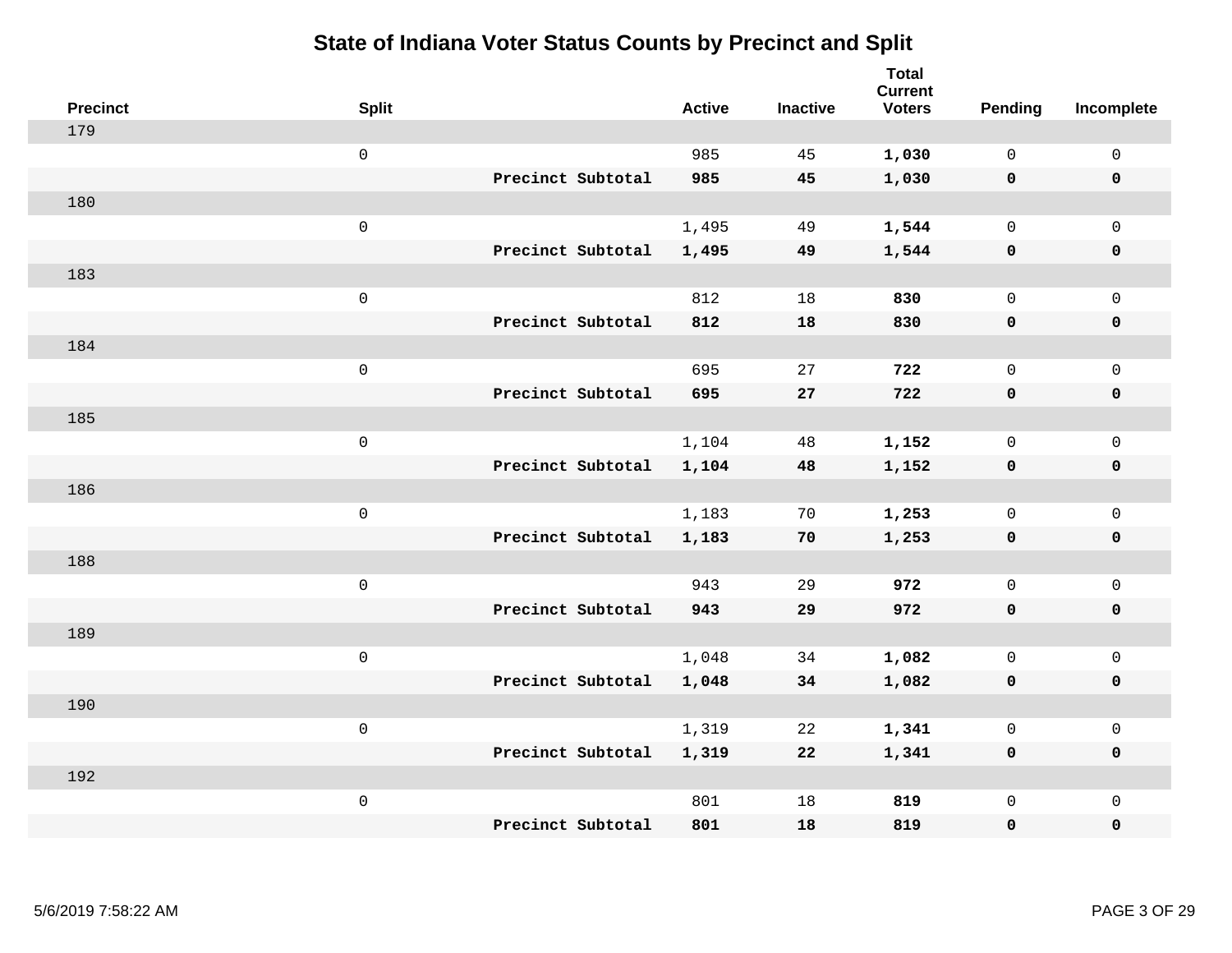| <b>Precinct</b> | <b>Split</b>        |                   | <b>Active</b> | <b>Inactive</b> | <b>Total</b><br><b>Current</b><br><b>Voters</b> | Pending      | Incomplete          |
|-----------------|---------------------|-------------------|---------------|-----------------|-------------------------------------------------|--------------|---------------------|
| 194             |                     |                   |               |                 |                                                 |              |                     |
|                 | $\mathsf{O}\xspace$ |                   | 1,188         | 33              | 1,221                                           | $\mathbf 0$  | $\mathsf{O}\xspace$ |
|                 |                     | Precinct Subtotal | 1,188         | 33              | 1,221                                           | $\mathbf 0$  | $\pmb{0}$           |
| 195             |                     |                   |               |                 |                                                 |              |                     |
|                 | $\mathsf 0$         |                   | 1,076         | 64              | 1,140                                           | $\mathbf 0$  | $\mathbf{0}$        |
|                 |                     | Precinct Subtotal | 1,076         | 64              | 1,140                                           | $\mathbf 0$  | $\pmb{0}$           |
| 196             |                     |                   |               |                 |                                                 |              |                     |
|                 | $\mathsf 0$         |                   | 9             | $\overline{0}$  | 9                                               | $\mathbf 0$  | $\mathsf{O}\xspace$ |
|                 |                     | Precinct Subtotal | 9             | $\mathbf 0$     | 9                                               | 0            | 0                   |
| 197             |                     |                   |               |                 |                                                 |              |                     |
|                 | $\mathsf 0$         |                   | 498           | 14              | 512                                             | $\mathbf 0$  | $\mathsf{O}\xspace$ |
|                 |                     | Precinct Subtotal | 498           | 14              | 512                                             | $\mathbf 0$  | 0                   |
| 200             |                     |                   |               |                 |                                                 |              |                     |
|                 | $\mathsf 0$         |                   | 538           | 19              | 557                                             | $\mathbf 0$  | $\mathsf{O}\xspace$ |
|                 |                     | Precinct Subtotal | 538           | 19              | 557                                             | $\mathbf 0$  | 0                   |
| 203             |                     |                   |               |                 |                                                 |              |                     |
|                 | $\mathsf{O}\xspace$ |                   | 930           | 37              | 967                                             | $\mathbf 0$  | $\mathsf{O}\xspace$ |
|                 |                     | Precinct Subtotal | 930           | 37              | 967                                             | 0            | 0                   |
| 204             |                     |                   |               |                 |                                                 |              |                     |
|                 | $\mathsf 0$         |                   | 1,051         | 37              | 1,088                                           | $\mathbf 0$  | $\mathsf{O}$        |
|                 |                     | Precinct Subtotal | 1,051         | 37              | 1,088                                           | $\mathbf 0$  | 0                   |
| 205             |                     |                   |               |                 |                                                 |              |                     |
|                 | $\mathsf 0$         |                   | 1,407         | 36              | 1,443                                           | $\mathbf 0$  | $\mathsf{O}\xspace$ |
|                 |                     | Precinct Subtotal | 1,407         | 36              | 1,443                                           | 0            | 0                   |
| 207             |                     |                   |               |                 |                                                 |              |                     |
|                 | $\mathsf 0$         |                   | 1,247         | 59              | 1,306                                           | $\mathbf 0$  | $\mathsf{O}\xspace$ |
|                 |                     | Precinct Subtotal | 1,247         | 59              | 1,306                                           | 0            | 0                   |
| 209             |                     |                   |               |                 |                                                 |              |                     |
|                 | $\mathsf{O}\xspace$ |                   | 545           | 19              | 564                                             | $\mathsf{O}$ | $\mathsf{O}$        |
|                 |                     | Precinct Subtotal | 545           | 19              | 564                                             | 0            | $\pmb{0}$           |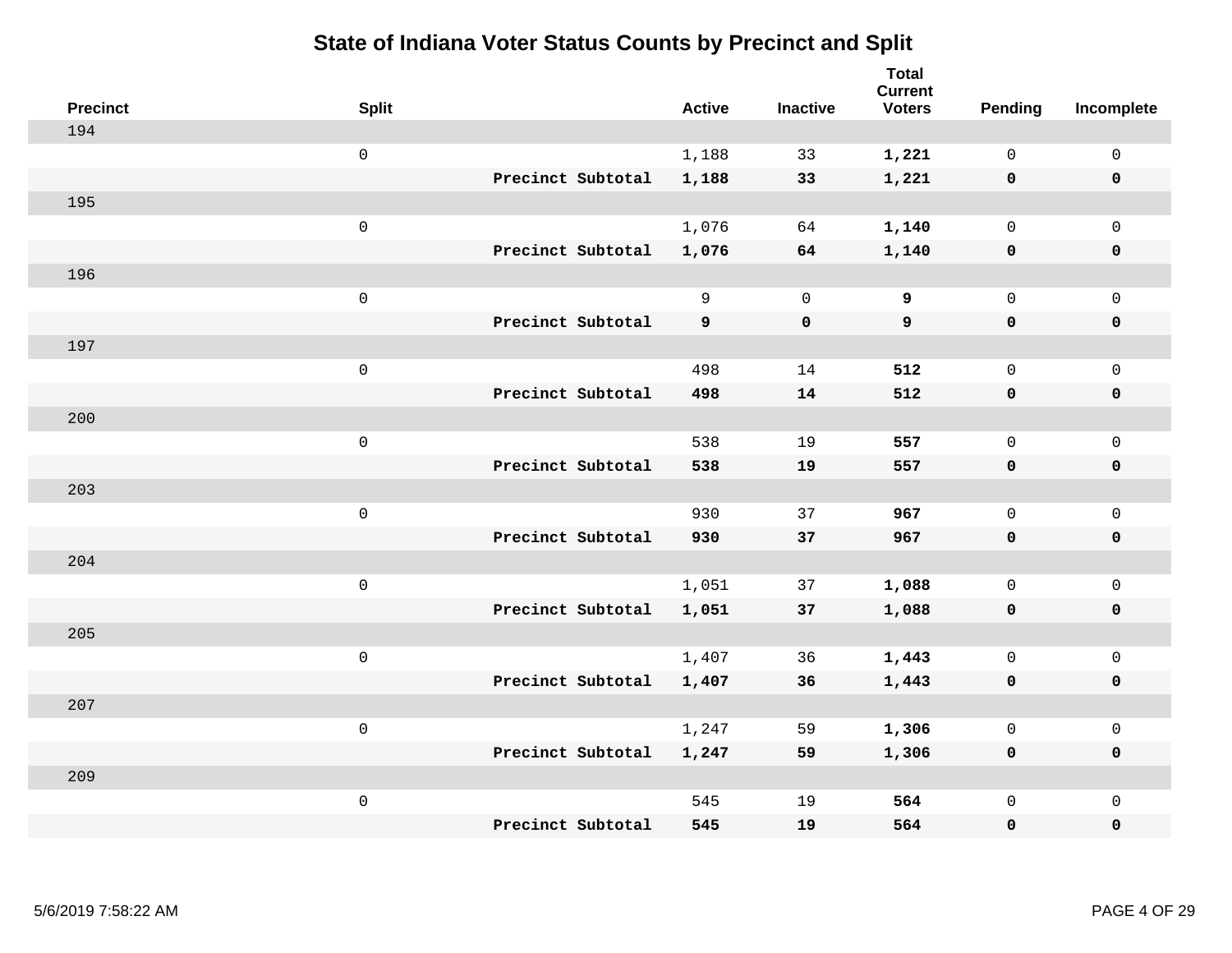| <b>Precinct</b> | <b>Split</b>        |                   | <b>Active</b> | <b>Inactive</b> | <b>Total</b><br><b>Current</b><br><b>Voters</b> | Pending      | Incomplete          |
|-----------------|---------------------|-------------------|---------------|-----------------|-------------------------------------------------|--------------|---------------------|
| 210             |                     |                   |               |                 |                                                 |              |                     |
|                 | $\mathsf{O}\xspace$ |                   | 941           | 50              | 991                                             | $\mathbf 0$  | $\mathsf{O}\xspace$ |
|                 |                     | Precinct Subtotal | 941           | 50              | 991                                             | $\mathbf 0$  | $\mathbf 0$         |
| 211             |                     |                   |               |                 |                                                 |              |                     |
|                 | $\mathsf{O}\xspace$ |                   | 589           | 20              | 609                                             | $\mathsf{O}$ | $\mathsf{O}$        |
|                 |                     | Precinct Subtotal | 589           | 20              | 609                                             | $\mathbf 0$  | 0                   |
| 212             |                     |                   |               |                 |                                                 |              |                     |
|                 | $\mathsf{O}\xspace$ |                   | 548           | 25              | 573                                             | $\mathbf 0$  | $\mathsf{O}$        |
|                 |                     | Precinct Subtotal | 548           | 25              | 573                                             | $\mathbf 0$  | $\pmb{0}$           |
| 213             |                     |                   |               |                 |                                                 |              |                     |
|                 | $\mathsf{O}\xspace$ |                   | 1,212         | 101             | 1,313                                           | $\mathbf 0$  | $\mathsf{O}\xspace$ |
|                 |                     | Precinct Subtotal | 1,212         | 101             | 1,313                                           | $\mathbf 0$  | $\pmb{0}$           |
| 214             |                     |                   |               |                 |                                                 |              |                     |
|                 | $\mathsf{O}\xspace$ |                   | 465           | 21              | 486                                             | $\mathbf 0$  | $\mathsf 0$         |
|                 |                     | Precinct Subtotal | 465           | 21              | 486                                             | 0            | $\mathbf 0$         |
| 216             |                     |                   |               |                 |                                                 |              |                     |
|                 | $\mathsf{O}\xspace$ |                   | 375           | 19              | 394                                             | $\mathbf 0$  | $\mathsf{O}$        |
|                 |                     | Precinct Subtotal | 375           | 19              | 394                                             | $\mathbf 0$  | 0                   |
| 217             |                     |                   |               |                 |                                                 |              |                     |
|                 | $\mathsf{O}\xspace$ |                   | 766           | 32              | 798                                             | $\mathbf 0$  | $\mathsf{O}\xspace$ |
|                 |                     | Precinct Subtotal | 766           | 32              | 798                                             | 0            | 0                   |
| 218             |                     |                   |               |                 |                                                 |              |                     |
|                 | $\mathsf 0$         |                   | 990           | 23              | 1,013                                           | $\mathbf 0$  | $\mathsf{O}\xspace$ |
|                 |                     | Precinct Subtotal | 990           | 23              | 1,013                                           | $\mathbf 0$  | 0                   |
| 255             |                     |                   |               |                 |                                                 |              |                     |
|                 | $\mathsf{O}\xspace$ |                   | 938           | 45              | 983                                             | $\mathsf{O}$ | $\mathsf 0$         |
|                 |                     | Precinct Subtotal | 938           | 45              | 983                                             | 0            | 0                   |
| 256             |                     |                   |               |                 |                                                 |              |                     |
|                 | $\mathsf{O}\xspace$ |                   | 885           | 29              | 914                                             | $\mathsf{O}$ | $\mathsf{O}$        |
|                 |                     | Precinct Subtotal | 885           | 29              | 914                                             | 0            | 0                   |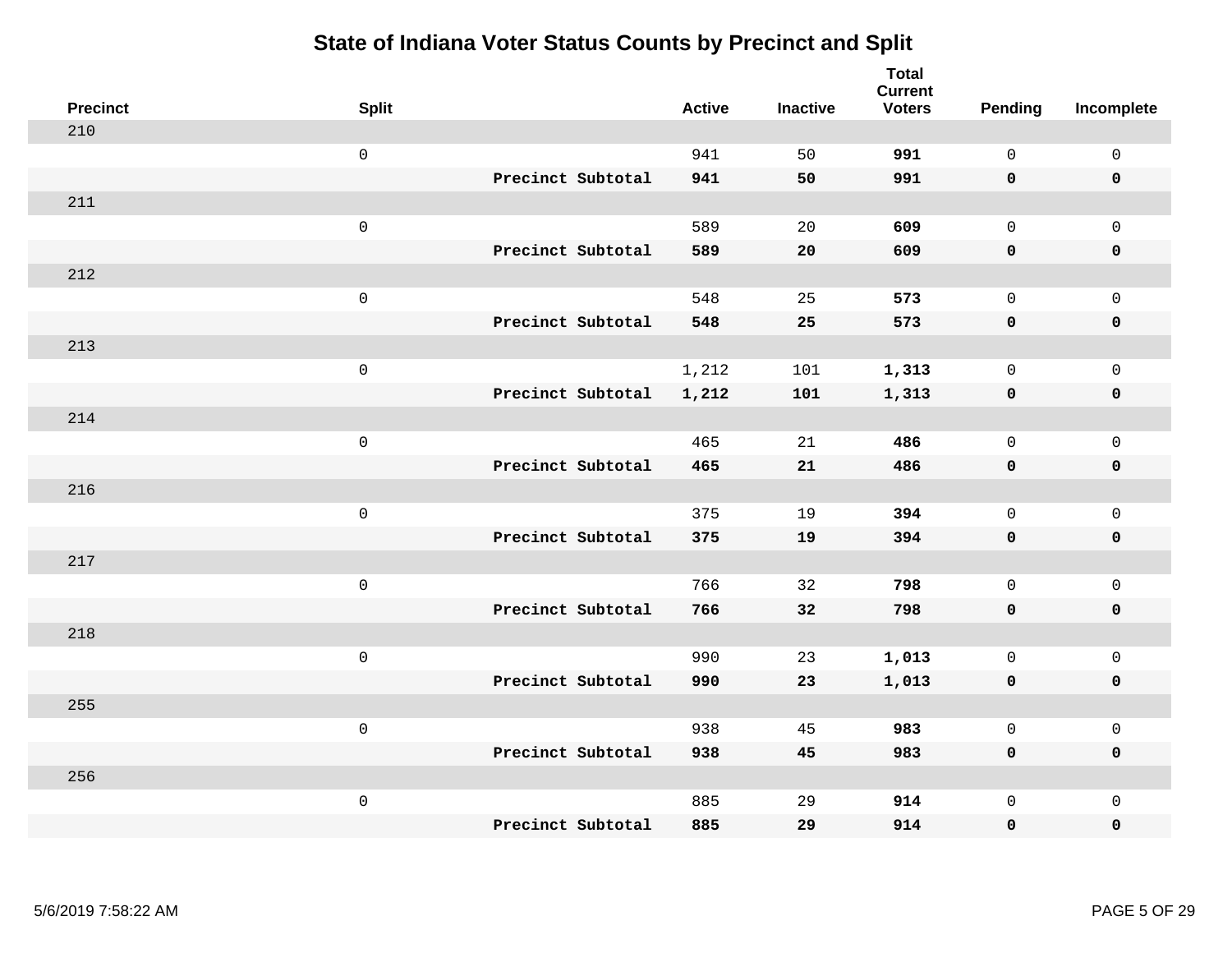| <b>Precinct</b> | <b>Split</b>        |                   | <b>Active</b> | <b>Inactive</b> | <b>Total</b><br><b>Current</b><br><b>Voters</b> | Pending      | Incomplete          |
|-----------------|---------------------|-------------------|---------------|-----------------|-------------------------------------------------|--------------|---------------------|
| 257             |                     |                   |               |                 |                                                 |              |                     |
|                 | $\mathsf{O}$        |                   | 1,456         | 73              | 1,529                                           | $\mathbf 0$  | $\mathsf{O}$        |
|                 |                     | Precinct Subtotal | 1,456         | 73              | 1,529                                           | $\mathbf 0$  | $\mathbf 0$         |
| 259             |                     |                   |               |                 |                                                 |              |                     |
|                 | $\mathsf{O}\xspace$ |                   | 599           | 44              | 643                                             | $\mathsf{O}$ | $\mathsf{O}$        |
|                 |                     | Precinct Subtotal | 599           | 44              | 643                                             | 0            | 0                   |
| 260             |                     |                   |               |                 |                                                 |              |                     |
|                 | $\mathsf{O}\xspace$ |                   | 1,468         | 41              | 1,509                                           | $\mathbf 0$  | $\mathsf{O}\xspace$ |
|                 |                     | Precinct Subtotal | 1,468         | 41              | 1,509                                           | 0            | 0                   |
| 261             |                     |                   |               |                 |                                                 |              |                     |
|                 | $\mathsf 0$         |                   | 706           | 31              | 737                                             | $\mathbf 0$  | $\mathsf{O}\xspace$ |
|                 |                     | Precinct Subtotal | 706           | 31              | 737                                             | $\mathbf 0$  | 0                   |
| 262             |                     |                   |               |                 |                                                 |              |                     |
|                 | $\mathsf{O}\xspace$ |                   | 254           | 13              | 267                                             | $\mathbf 0$  | $\mathsf{O}$        |
|                 |                     | Precinct Subtotal | 254           | 13              | 267                                             | 0            | 0                   |
| 270             |                     |                   |               |                 |                                                 |              |                     |
|                 | $\mathsf{O}\xspace$ |                   | 547           | 15              | 562                                             | $\mathsf{O}$ | $\mathsf{O}$        |
|                 |                     | Precinct Subtotal | 547           | 15              | 562                                             | 0            | 0                   |
| 285             |                     |                   |               |                 |                                                 |              |                     |
|                 | $\mathsf{O}\xspace$ |                   | 1,560         | 59              | 1,619                                           | $\mathsf{O}$ | $\mathsf{O}$        |
|                 |                     | Precinct Subtotal | 1,560         | 59              | 1,619                                           | 0            | 0                   |
| 287             |                     |                   |               |                 |                                                 |              |                     |
|                 | $\mathsf 0$         |                   | 1,010         | 57              | 1,067                                           | $\mathsf{O}$ | $\mathsf{O}\xspace$ |
|                 |                     | Precinct Subtotal | 1,010         | 57              | 1,067                                           | 0            | 0                   |
| 288             |                     |                   |               |                 |                                                 |              |                     |
|                 | $\mathsf{O}\xspace$ |                   | 942           | 56              | 998                                             | $\mathbf 0$  | $\mathsf{O}\xspace$ |
|                 |                     | Precinct Subtotal | 942           | 56              | 998                                             | 0            | 0                   |
| 289             |                     |                   |               |                 |                                                 |              |                     |
|                 | $\mathsf 0$         |                   | 1,284         | 63              | 1,347                                           | $\mathsf{O}$ | $\mathsf{O}$        |
|                 |                     | Precinct Subtotal | 1,284         | 63              | 1,347                                           | 0            | 0                   |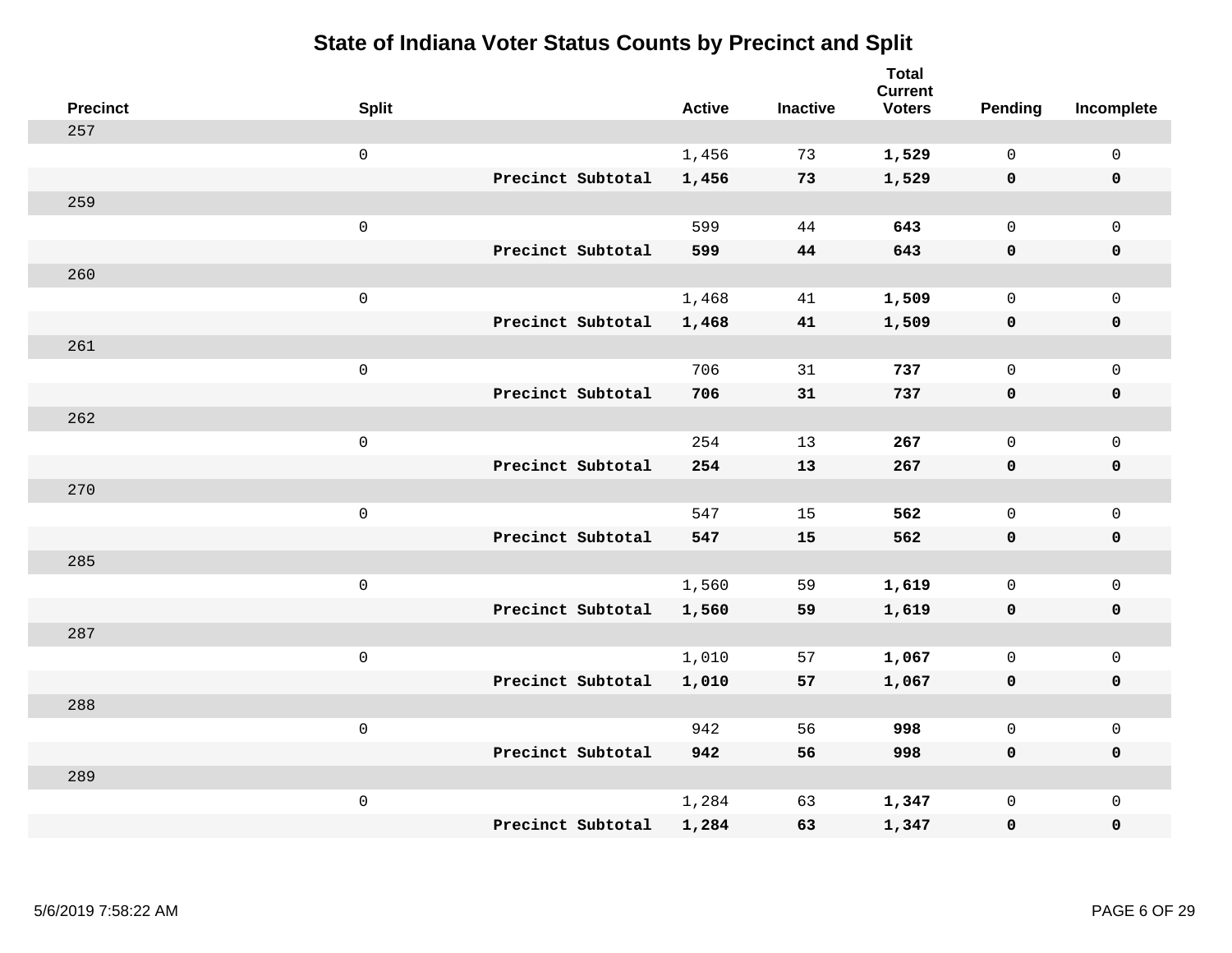| <b>Precinct</b> | <b>Split</b>        |                   | <b>Active</b> | <b>Inactive</b> | <b>Total</b><br><b>Current</b><br><b>Voters</b> | <b>Pending</b> | Incomplete  |
|-----------------|---------------------|-------------------|---------------|-----------------|-------------------------------------------------|----------------|-------------|
| 290             |                     |                   |               |                 |                                                 |                |             |
|                 | $\mathsf{O}\xspace$ |                   | 662           | 17              | 679                                             | $\mathbf 0$    | $\mathsf 0$ |
|                 |                     | Precinct Subtotal | 662           | 17              | 679                                             | $\mathbf 0$    | $\mathbf 0$ |
| 291             |                     |                   |               |                 |                                                 |                |             |
|                 | $\mathbf 0$         |                   | 611           | 13              | 624                                             | $\mathsf{O}$   | $\mathbf 0$ |
|                 |                     | Precinct Subtotal | 611           | 13              | 624                                             | $\mathbf 0$    | $\pmb{0}$   |
| 292             |                     |                   |               |                 |                                                 |                |             |
|                 | $\mathsf 0$         |                   | 574           | 29              | 603                                             | $\mathbf 0$    | $\mathbf 0$ |
|                 |                     | Precinct Subtotal | 574           | 29              | 603                                             | $\mathbf 0$    | $\mathbf 0$ |
| 293             |                     |                   |               |                 |                                                 |                |             |
|                 | $\mathbf 0$         |                   | 1,013         | 69              | 1,082                                           | $\mathbf 0$    | $\mathbf 0$ |
|                 |                     | Precinct Subtotal | 1,013         | 69              | 1,082                                           | $\mathbf 0$    | $\mathbf 0$ |
| 294             |                     |                   |               |                 |                                                 |                |             |
|                 | $\mathsf 0$         |                   | 354           | 8               | 362                                             | $\Omega$       | $\mathbf 0$ |
|                 |                     | Precinct Subtotal | 354           | 8               | 362                                             | $\mathbf 0$    | $\mathbf 0$ |
| 296             |                     |                   |               |                 |                                                 |                |             |
|                 | $\mathbf 0$         |                   | 737           | 42              | 779                                             | $\mathbf 0$    | $\mathsf 0$ |
|                 |                     | Precinct Subtotal | 737           | 42              | 779                                             | $\mathbf 0$    | $\mathbf 0$ |
| 297             |                     |                   |               |                 |                                                 |                |             |
|                 | $\mathbf 0$         |                   | 823           | 29              | 852                                             | $\mathbf 0$    | $\mathsf 0$ |
|                 |                     | Precinct Subtotal | 823           | 29              | 852                                             | $\mathbf 0$    | $\mathbf 0$ |
| 298             |                     |                   |               |                 |                                                 |                |             |
|                 | $\mathbf 0$         |                   | 575           | 15              | 590                                             | $\mathbf 0$    | $\mathsf 0$ |
|                 |                     | Precinct Subtotal | 575           | 15              | 590                                             | $\mathbf 0$    | $\mathbf 0$ |
| 303             |                     |                   |               |                 |                                                 |                |             |
|                 | $\mathsf 0$         |                   | 1,350         | 33              | 1,383                                           | 0              | $\mathsf 0$ |
|                 |                     | Precinct Subtotal | 1,350         | 33              | 1,383                                           | $\mathbf 0$    | $\mathbf 0$ |
| 304             |                     |                   |               |                 |                                                 |                |             |
|                 | $\mathbf 0$         |                   | 716           | 42              | 758                                             | $\mathsf{O}$   | $\mathbf 0$ |
|                 |                     | Precinct Subtotal | 716           | 42              | 758                                             | 0              | $\pmb{0}$   |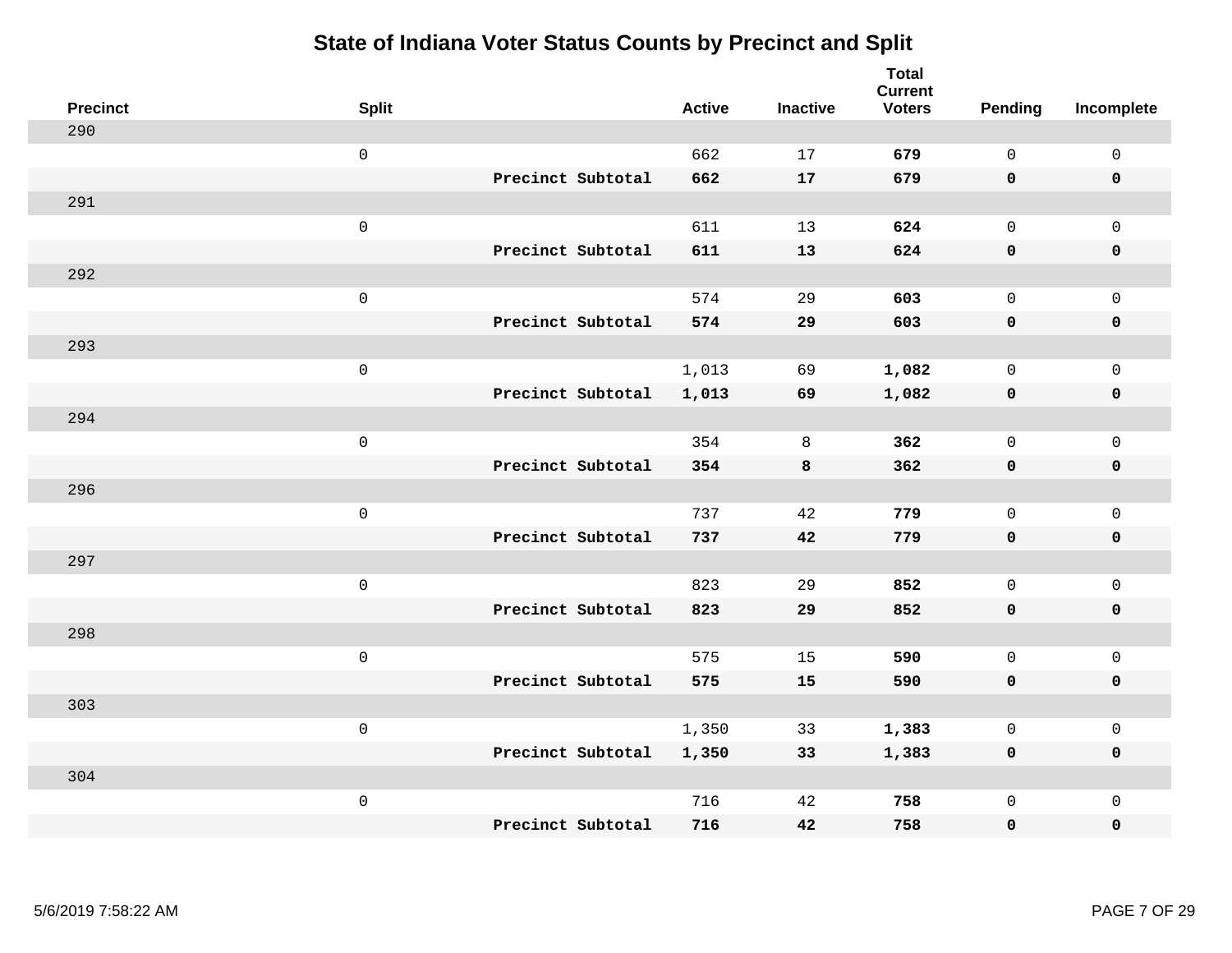| <b>Precinct</b> | <b>Split</b>        |                   | <b>Active</b> | <b>Inactive</b> | <b>Total</b><br><b>Current</b><br><b>Voters</b> | Pending      | Incomplete          |
|-----------------|---------------------|-------------------|---------------|-----------------|-------------------------------------------------|--------------|---------------------|
| 306             |                     |                   |               |                 |                                                 |              |                     |
|                 | $\mathbf 0$         |                   | 1,431         | 114             | 1,545                                           | $\mathbf 0$  | $\mathsf{O}$        |
|                 |                     | Precinct Subtotal | 1,431         | 114             | 1,545                                           | $\mathbf 0$  | $\mathbf 0$         |
| 307             |                     |                   |               |                 |                                                 |              |                     |
|                 | $\mathsf{O}$        |                   | 817           | 31              | 848                                             | $\mathsf{O}$ | $\mathsf{O}$        |
|                 |                     | Precinct Subtotal | 817           | 31              | 848                                             | 0            | 0                   |
| 309             |                     |                   |               |                 |                                                 |              |                     |
|                 | $\mathbf 0$         |                   | 1,219         | 38              | 1,257                                           | $\mathbf 0$  | $\mathsf{O}\xspace$ |
|                 |                     | Precinct Subtotal | 1,219         | 38              | 1,257                                           | 0            | 0                   |
| 310             |                     |                   |               |                 |                                                 |              |                     |
|                 | $\mathsf{O}\xspace$ |                   | 1,162         | 209             | 1,371                                           | $\mathsf{O}$ | $\mathsf{O}\xspace$ |
|                 |                     | Precinct Subtotal | 1,162         | 209             | 1,371                                           | 0            | 0                   |
| 311             |                     |                   |               |                 |                                                 |              |                     |
|                 | $\mathbf 0$         |                   | 1,010         | 45              | 1,055                                           | $\mathbf 0$  | $\mathsf{O}$        |
|                 |                     | Precinct Subtotal | 1,010         | 45              | 1,055                                           | $\mathbf 0$  | 0                   |
| 312             |                     |                   |               |                 |                                                 |              |                     |
|                 | $\mathbf 0$         |                   | 964           | 22              | 986                                             | $\mathsf{O}$ | $\mathsf{O}$        |
|                 |                     | Precinct Subtotal | 964           | 22              | 986                                             | 0            | 0                   |
| 313             |                     |                   |               |                 |                                                 |              |                     |
|                 | $\mathbf 0$         |                   | 650           | 25              | 675                                             | $\mathsf{O}$ | $\mathsf{O}$        |
|                 |                     | Precinct Subtotal | 650           | 25              | 675                                             | 0            | 0                   |
| 314             |                     |                   |               |                 |                                                 |              |                     |
|                 | $\mathbf 0$         |                   | 1,022         | 49              | 1,071                                           | $\mathsf{O}$ | $\mathsf{O}\xspace$ |
|                 |                     | Precinct Subtotal | 1,022         | 49              | 1,071                                           | 0            | 0                   |
| 315             |                     |                   |               |                 |                                                 |              |                     |
|                 | $\mathbf 0$         |                   | 816           | 29              | 845                                             | $\mathbf 0$  | $\mathsf{O}\xspace$ |
|                 |                     | Precinct Subtotal | 816           | 29              | 845                                             | 0            | 0                   |
| 316             |                     |                   |               |                 |                                                 |              |                     |
|                 | $\mathbf 0$         |                   | 962           | 28              | 990                                             | $\mathsf{O}$ | $\mathsf{O}$        |
|                 |                     | Precinct Subtotal | 962           | 28              | 990                                             | 0            | 0                   |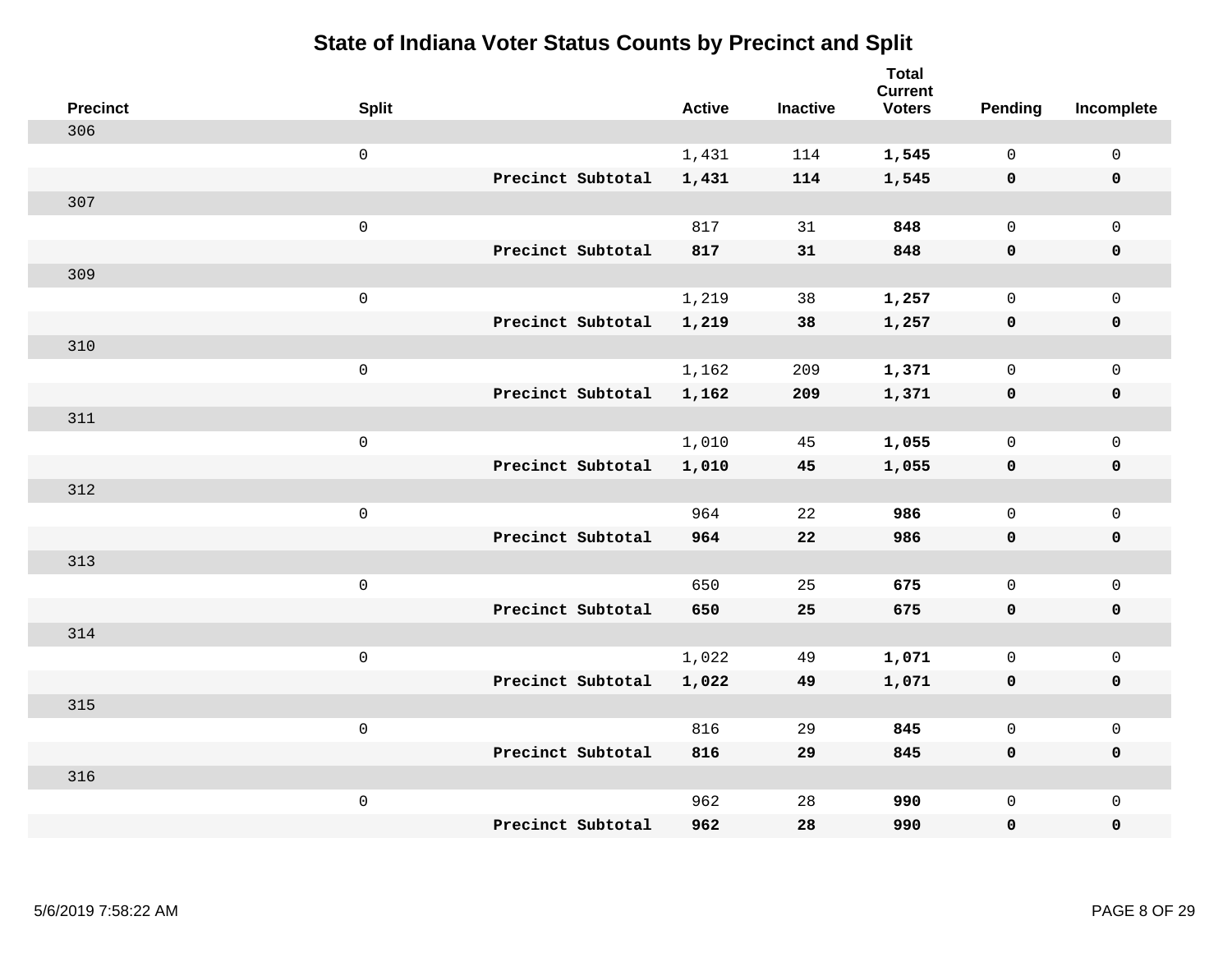| <b>Precinct</b> | <b>Split</b>        |                   | <b>Active</b> | <b>Inactive</b> | <b>Total</b><br><b>Current</b><br><b>Voters</b> | Pending      | Incomplete          |
|-----------------|---------------------|-------------------|---------------|-----------------|-------------------------------------------------|--------------|---------------------|
| 318             |                     |                   |               |                 |                                                 |              |                     |
|                 | $\mathsf{O}\xspace$ |                   | 1,033         | 32              | 1,065                                           | $\mathbf 0$  | 0                   |
|                 |                     | Precinct Subtotal | 1,033         | 32              | 1,065                                           | $\mathbf 0$  | $\pmb{0}$           |
| 319             |                     |                   |               |                 |                                                 |              |                     |
|                 | $\mathsf{O}\xspace$ |                   | 988           | 35              | 1,023                                           | $\mathbf 0$  | $\mathbf{0}$        |
|                 |                     | Precinct Subtotal | 988           | 35              | 1,023                                           | $\mathbf 0$  | $\pmb{0}$           |
| 320             |                     |                   |               |                 |                                                 |              |                     |
|                 | $\mathsf{O}\xspace$ |                   | 970           | 18              | 988                                             | $\mathbf 0$  | $\mathsf{O}$        |
|                 |                     | Precinct Subtotal | 970           | 18              | 988                                             | 0            | 0                   |
| 321             |                     |                   |               |                 |                                                 |              |                     |
|                 | $\mathsf 0$         |                   | 791           | 41              | 832                                             | $\mathbf 0$  | $\mathsf{O}\xspace$ |
|                 |                     | Precinct Subtotal | 791           | 41              | 832                                             | $\mathbf 0$  | 0                   |
| 322             |                     |                   |               |                 |                                                 |              |                     |
|                 | $\mathsf{O}\xspace$ |                   | 1,565         | 34              | 1,599                                           | $\mathbf 0$  | $\mathsf{O}\xspace$ |
|                 |                     | Precinct Subtotal | 1,565         | 34              | 1,599                                           | 0            | 0                   |
| 323             |                     |                   |               |                 |                                                 |              |                     |
|                 | $\mathsf{O}\xspace$ |                   | 945           | 37              | 982                                             | $\mathbf 0$  | $\mathsf{O}\xspace$ |
|                 |                     | Precinct Subtotal | 945           | 37              | 982                                             | 0            | 0                   |
| 327             |                     |                   |               |                 |                                                 |              |                     |
|                 | $\mathsf 0$         |                   | 690           | 20              | 710                                             | $\mathbf 0$  | $\mathsf{O}$        |
|                 |                     | Precinct Subtotal | 690           | 20              | 710                                             | 0            | 0                   |
| 360             |                     |                   |               |                 |                                                 |              |                     |
|                 | $\mathsf{O}\xspace$ |                   | 1,008         | 100             | 1,108                                           | $\mathbf 0$  | $\mathsf{O}\xspace$ |
|                 |                     | Precinct Subtotal | 1,008         | 100             | 1,108                                           | 0            | 0                   |
| 364             |                     |                   |               |                 |                                                 |              |                     |
|                 | $\mathsf{O}\xspace$ |                   | 637           | 35              | 672                                             | $\mathbf 0$  | $\mathsf{O}$        |
|                 |                     | Precinct Subtotal | 637           | 35              | 672                                             | 0            | 0                   |
| 366             |                     |                   |               |                 |                                                 |              |                     |
|                 | $\mathsf{O}\xspace$ |                   | 921           | 31              | 952                                             | $\mathsf{O}$ | $\mathsf{O}$        |
|                 |                     | Precinct Subtotal | 921           | 31              | 952                                             | 0            | 0                   |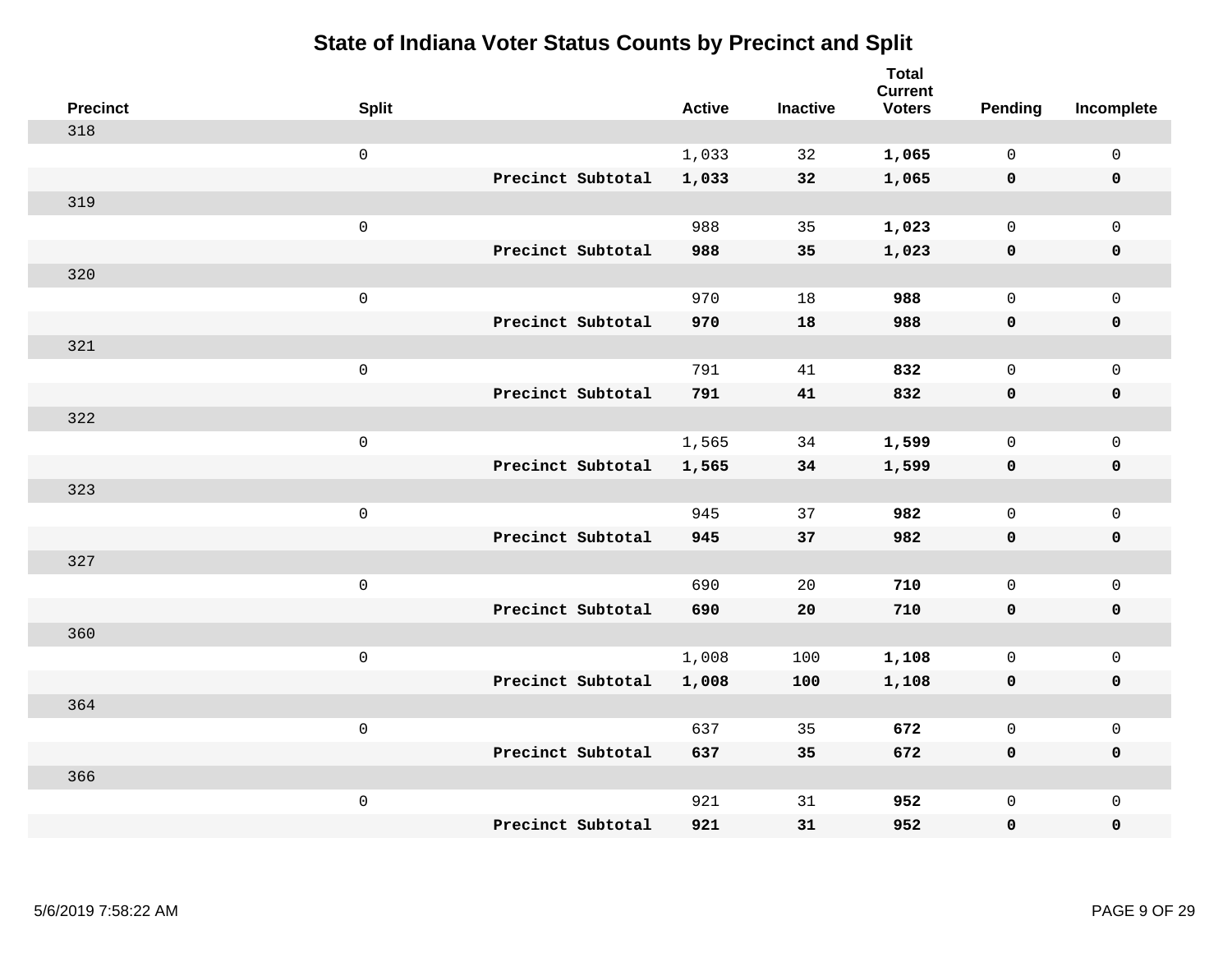| <b>Precinct</b> | <b>Split</b>        |                   | <b>Active</b> | <b>Inactive</b> | <b>Total</b><br><b>Current</b><br><b>Voters</b> | <b>Pending</b> | Incomplete          |
|-----------------|---------------------|-------------------|---------------|-----------------|-------------------------------------------------|----------------|---------------------|
| 367             |                     |                   |               |                 |                                                 |                |                     |
|                 | $\mathsf{O}$        |                   | 739           | 16              | 755                                             | $\mathbf 0$    | $\mathsf 0$         |
|                 |                     | Precinct Subtotal | 739           | 16              | 755                                             | $\mathbf 0$    | $\mathbf 0$         |
| 368             |                     |                   |               |                 |                                                 |                |                     |
|                 | $\mathsf{O}$        |                   | 1,119         | 39              | 1,158                                           | $\mathbf 0$    | $\mathsf{O}$        |
|                 |                     | Precinct Subtotal | 1,119         | 39              | 1,158                                           | $\mathbf 0$    | 0                   |
| 370             |                     |                   |               |                 |                                                 |                |                     |
|                 | $\mathsf{O}\xspace$ |                   | 1,634         | 35              | 1,669                                           | $\mathbf 0$    | $\mathsf{O}\xspace$ |
|                 |                     | Precinct Subtotal | 1,634         | 35              | 1,669                                           | $\mathbf 0$    | $\pmb{0}$           |
| 371             |                     |                   |               |                 |                                                 |                |                     |
|                 | $\mathsf{O}\xspace$ |                   | 1,206         | 53              | 1,259                                           | $\mathbf 0$    | $\mathsf{O}$        |
|                 |                     | Precinct Subtotal | 1,206         | 53              | 1,259                                           | $\mathbf 0$    | 0                   |
| 373             |                     |                   |               |                 |                                                 |                |                     |
|                 | $\mathbf 0$         |                   | 43            | $\mathbf{1}$    | 44                                              | $\mathbf 0$    | $\mathsf{O}\xspace$ |
|                 |                     | Precinct Subtotal | 43            | $\mathbf{1}$    | 44                                              | $\mathbf 0$    | 0                   |
| 399             |                     |                   |               |                 |                                                 |                |                     |
|                 | $\mathsf{O}\xspace$ |                   | 508           | 19              | 527                                             | $\mathbf 0$    | $\mathsf{O}\xspace$ |
|                 |                     | Precinct Subtotal | 508           | 19              | 527                                             | 0              | 0                   |
| 410             |                     |                   |               |                 |                                                 |                |                     |
|                 | $\mathbf 0$         |                   | 1,000         | 27              | 1,027                                           | $\mathbf 0$    | $\mathsf{O}$        |
|                 |                     | Precinct Subtotal | 1,000         | 27              | 1,027                                           | 0              | 0                   |
| 411             |                     |                   |               |                 |                                                 |                |                     |
|                 | $\mathbf 0$         |                   | 822           | 29              | 851                                             | $\mathbf 0$    | $\mathsf{O}$        |
|                 |                     | Precinct Subtotal | 822           | 29              | 851                                             | $\mathbf 0$    | 0                   |
| 415             |                     |                   |               |                 |                                                 |                |                     |
|                 | $\mathbf 0$         |                   | 910           | 43              | 953                                             | $\mathbf 0$    | $\mathsf{O}$        |
|                 |                     | Precinct Subtotal | 910           | 43              | 953                                             | 0              | 0                   |
| 418             |                     |                   |               |                 |                                                 |                |                     |
|                 | $\mathbf 0$         |                   | 657           | 16              | 673                                             | $\mathsf{O}$   | $\mathsf{O}$        |
|                 |                     | Precinct Subtotal | 657           | 16              | 673                                             | 0              | 0                   |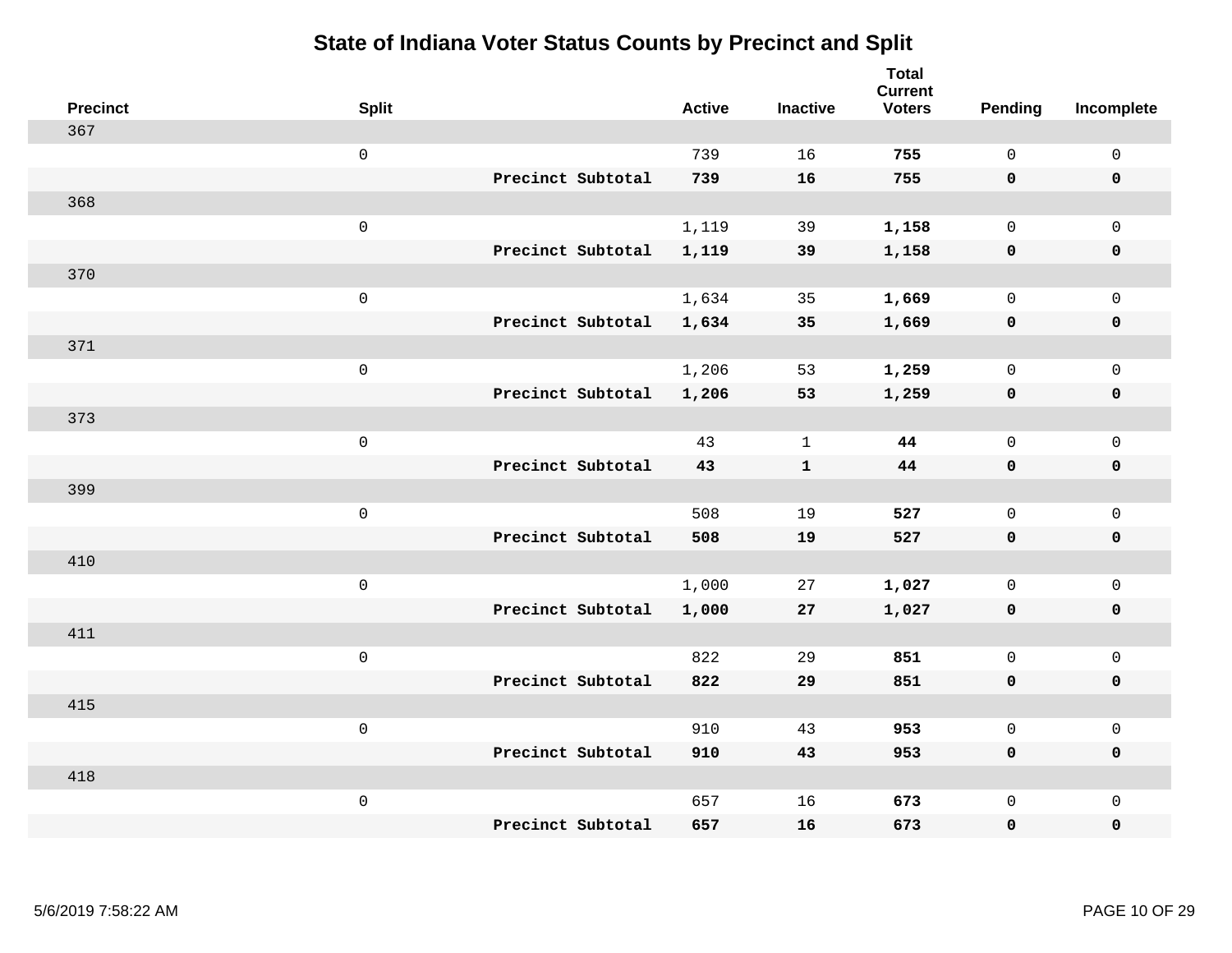| <b>Precinct</b> | <b>Split</b>        |                   | <b>Active</b> | <b>Inactive</b> | <b>Total</b><br><b>Current</b><br><b>Voters</b> | Pending      | Incomplete          |
|-----------------|---------------------|-------------------|---------------|-----------------|-------------------------------------------------|--------------|---------------------|
| 452             |                     |                   |               |                 |                                                 |              |                     |
|                 | $\mathbf 0$         |                   | 1,770         | 64              | 1,834                                           | $\mathbf 0$  | $\mathsf{O}$        |
|                 |                     | Precinct Subtotal | 1,770         | 64              | 1,834                                           | $\mathbf 0$  | $\mathbf 0$         |
| 454             |                     |                   |               |                 |                                                 |              |                     |
|                 | $\mathsf{O}\xspace$ |                   | 1,437         | 49              | 1,486                                           | $\mathbf 0$  | $\mathsf{O}$        |
|                 |                     | Precinct Subtotal | 1,437         | 49              | 1,486                                           | 0            | 0                   |
| 456             |                     |                   |               |                 |                                                 |              |                     |
|                 | $\mathbf 0$         |                   | 865           | 57              | 922                                             | $\mathbf 0$  | $\mathsf{O}\xspace$ |
|                 |                     | Precinct Subtotal | 865           | 57              | 922                                             | $\mathbf 0$  | 0                   |
| 457             |                     |                   |               |                 |                                                 |              |                     |
|                 | $\mathbf 0$         |                   | 1,411         | 46              | 1,457                                           | $\mathbf 0$  | $\mathsf{O}\xspace$ |
|                 |                     | Precinct Subtotal | 1,411         | 46              | 1,457                                           | $\mathbf 0$  | 0                   |
| 459             |                     |                   |               |                 |                                                 |              |                     |
|                 | $\mathbf 0$         |                   | 772           | 24              | 796                                             | $\mathbf{0}$ | $\mathbf 0$         |
|                 |                     | Precinct Subtotal | 772           | 24              | 796                                             | $\mathbf 0$  | 0                   |
| 460             |                     |                   |               |                 |                                                 |              |                     |
|                 | $\mathbf 0$         |                   | 867           | 31              | 898                                             | $\mathsf{O}$ | $\mathsf{O}$        |
|                 |                     | Precinct Subtotal | 867           | 31              | 898                                             | 0            | 0                   |
| 461             |                     |                   |               |                 |                                                 |              |                     |
|                 | $\mathbf 0$         |                   | 34            | $\mathbf 0$     | 34                                              | $\mathsf{O}$ | $\mathsf{O}$        |
|                 |                     | Precinct Subtotal | 34            | $\mathbf 0$     | 34                                              | 0            | 0                   |
| 468             |                     |                   |               |                 |                                                 |              |                     |
|                 | $\mathbf 0$         |                   | 908           | 11              | 919                                             | $\mathsf{O}$ | $\mathsf{O}\xspace$ |
|                 |                     | Precinct Subtotal | 908           | 11              | 919                                             | 0            | 0                   |
| 469             |                     |                   |               |                 |                                                 |              |                     |
|                 | $\mathbf 0$         |                   | 591           | 14              | 605                                             | $\mathbf 0$  | $\mathbf 0$         |
|                 |                     | Precinct Subtotal | 591           | 14              | 605                                             | 0            | 0                   |
| 470             |                     |                   |               |                 |                                                 |              |                     |
|                 | $\mathbf 0$         |                   | 966           | 16              | 982                                             | $\mathsf{O}$ | $\mathsf{O}$        |
|                 |                     | Precinct Subtotal | 966           | 16              | 982                                             | 0            | 0                   |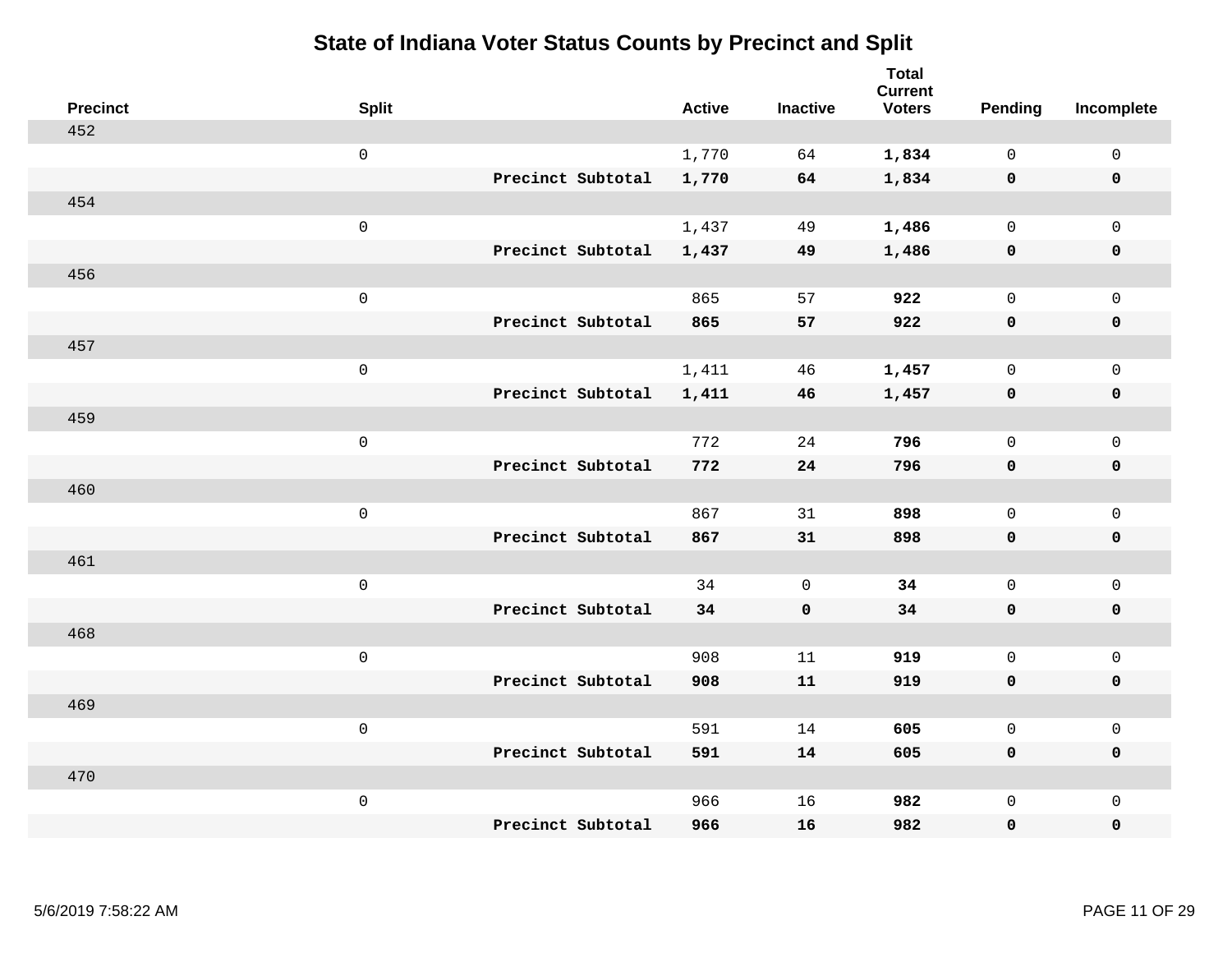| <b>Precinct</b> | <b>Split</b>        |                   | <b>Active</b> | <b>Inactive</b> | <b>Total</b><br><b>Current</b><br><b>Voters</b> | Pending      | Incomplete          |
|-----------------|---------------------|-------------------|---------------|-----------------|-------------------------------------------------|--------------|---------------------|
| 471             |                     |                   |               |                 |                                                 |              |                     |
|                 | $\mathsf{O}\xspace$ |                   | 771           | 13              | 784                                             | $\mathsf{O}$ | $\mathsf 0$         |
|                 |                     | Precinct Subtotal | 771           | 13              | 784                                             | $\mathbf 0$  | $\mathbf 0$         |
| 472             |                     |                   |               |                 |                                                 |              |                     |
|                 | $\mathbf 0$         |                   | 886           | 26              | 912                                             | $\mathbf 0$  | $\mathbf 0$         |
|                 |                     | Precinct Subtotal | 886           | 26              | 912                                             | $\mathbf 0$  | $\mathbf 0$         |
| 473             |                     |                   |               |                 |                                                 |              |                     |
|                 | $\mathsf{O}\xspace$ |                   | 1,036         | 20              | 1,056                                           | $\mathbf 0$  | $\mathsf{O}\xspace$ |
|                 |                     | Precinct Subtotal | 1,036         | 20              | 1,056                                           | $\mathbf 0$  | $\mathbf 0$         |
| 474             |                     |                   |               |                 |                                                 |              |                     |
|                 | $\mathbf 0$         |                   | 1,360         | 39              | 1,399                                           | $\mathsf{O}$ | $\mathbf 0$         |
|                 |                     | Precinct Subtotal | 1,360         | 39              | 1,399                                           | $\mathbf 0$  | $\mathbf 0$         |
| 475             |                     |                   |               |                 |                                                 |              |                     |
|                 | $\mathbf 0$         |                   | 721           | 20              | 741                                             | $\mathbf 0$  | $\mathsf{O}\xspace$ |
|                 |                     | Precinct Subtotal | 721           | 20              | 741                                             | 0            | $\mathbf 0$         |
| 476             |                     |                   |               |                 |                                                 |              |                     |
|                 | $\mathbf 0$         |                   | 639           | 15              | 654                                             | $\mathbf 0$  | $\mathsf{O}\xspace$ |
|                 |                     | Precinct Subtotal | 639           | 15              | 654                                             | $\mathbf 0$  | $\mathbf 0$         |
| 477             |                     |                   |               |                 |                                                 |              |                     |
|                 | $\mathbf 0$         |                   | 977           | 26              | 1,003                                           | $\mathsf{O}$ | $\mathbf 0$         |
|                 |                     | Precinct Subtotal | 977           | 26              | 1,003                                           | 0            | 0                   |
| 478             |                     |                   |               |                 |                                                 |              |                     |
|                 | $\mathbf 0$         |                   | 698           | 34              | 732                                             | $\mathbf 0$  | $\mathbf 0$         |
|                 |                     | Precinct Subtotal | 698           | 34              | 732                                             | 0            | $\pmb{0}$           |
| 479             |                     |                   |               |                 |                                                 |              |                     |
|                 | $\mathbf 0$         |                   | 865           | 28              | 893                                             | $\mathbf 0$  | $\mathbf 0$         |
|                 |                     | Precinct Subtotal | 865           | 28              | 893                                             | $\mathbf 0$  | $\mathbf 0$         |
| 480             |                     |                   |               |                 |                                                 |              |                     |
|                 | $\mathbf 0$         |                   | 906           | 22              | 928                                             | $\mathsf{O}$ | $\mathbf 0$         |
|                 |                     | Precinct Subtotal | 906           | 22              | 928                                             | 0            | 0                   |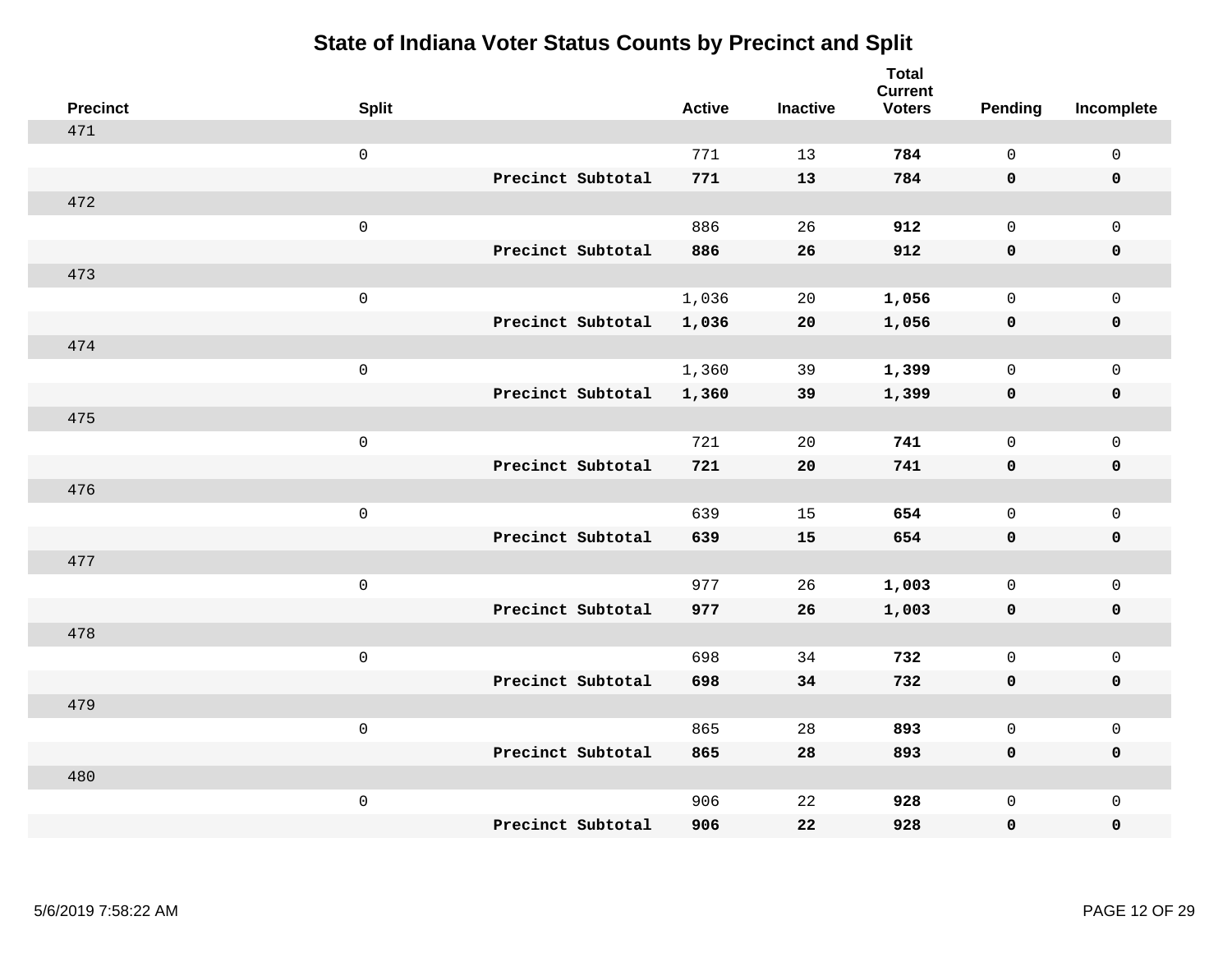| <b>Precinct</b> | <b>Split</b>        | <b>Active</b> | <b>Inactive</b> | <b>Total</b><br><b>Current</b><br><b>Voters</b> | <b>Pending</b> | Incomplete          |
|-----------------|---------------------|---------------|-----------------|-------------------------------------------------|----------------|---------------------|
| 481             |                     |               |                 |                                                 |                |                     |
|                 | $\mathsf{O}\xspace$ | 858           | 38              | 896                                             | $\mathsf{O}$   | $\mathsf 0$         |
|                 | Precinct Subtotal   | 858           | 38              | 896                                             | $\mathbf 0$    | $\mathbf 0$         |
| 482             |                     |               |                 |                                                 |                |                     |
|                 | $\mathsf 0$         | 1,012         | 34              | 1,046                                           | $\mathbf 0$    | $\mathbf 0$         |
|                 | Precinct Subtotal   | 1,012         | 34              | 1,046                                           | $\mathbf 0$    | $\pmb{0}$           |
| 483             |                     |               |                 |                                                 |                |                     |
|                 | $\mathsf{O}\xspace$ | 819           | 36              | 855                                             | $\Omega$       | $\mathbf 0$         |
|                 | Precinct Subtotal   | 819           | 36              | 855                                             | $\mathbf 0$    | $\mathbf 0$         |
| 484             |                     |               |                 |                                                 |                |                     |
|                 | $\mathsf{O}\xspace$ | 779           | 35              | 814                                             | $\mathbf 0$    | $\mathbf 0$         |
|                 | Precinct Subtotal   | 779           | 35              | 814                                             | $\mathbf 0$    | $\mathbf 0$         |
| 485             |                     |               |                 |                                                 |                |                     |
|                 | $\mathsf{O}\xspace$ | 961           | 25              | 986                                             | $\mathbf 0$    | $\mathsf{O}\xspace$ |
|                 | Precinct Subtotal   | 961           | 25              | 986                                             | $\mathbf 0$    | $\mathbf 0$         |
| 486             |                     |               |                 |                                                 |                |                     |
|                 | $\mathsf 0$         | 1,235         | 31              | 1,266                                           | $\mathbf 0$    | $\mathsf 0$         |
|                 | Precinct Subtotal   | 1,235         | 31              | 1,266                                           | $\mathbf 0$    | $\mathbf 0$         |
| 487             |                     |               |                 |                                                 |                |                     |
|                 | $\mathsf 0$         | 1,435         | 38              | 1,473                                           | $\mathsf{O}$   | $\mathbf 0$         |
|                 | Precinct Subtotal   | 1,435         | 38              | 1,473                                           | 0              | 0                   |
| 488             |                     |               |                 |                                                 |                |                     |
|                 | $\mathsf 0$         | 757           | 21              | 778                                             | $\mathbf 0$    | $\mathbf 0$         |
|                 | Precinct Subtotal   | 757           | 21              | 778                                             | $\mathbf 0$    | $\pmb{0}$           |
| 490             |                     |               |                 |                                                 |                |                     |
|                 | $\mathsf 0$         | 869           | 29              | 898                                             | $\mathbf 0$    | $\mathbf 0$         |
|                 | Precinct Subtotal   | 869           | 29              | 898                                             | $\mathbf 0$    | $\mathbf 0$         |
| 502             |                     |               |                 |                                                 |                |                     |
|                 | $\mathsf 0$         | 634           | 18              | 652                                             | $\mathsf{O}$   | $\mathbf 0$         |
|                 | Precinct Subtotal   | 634           | 18              | 652                                             | 0              | 0                   |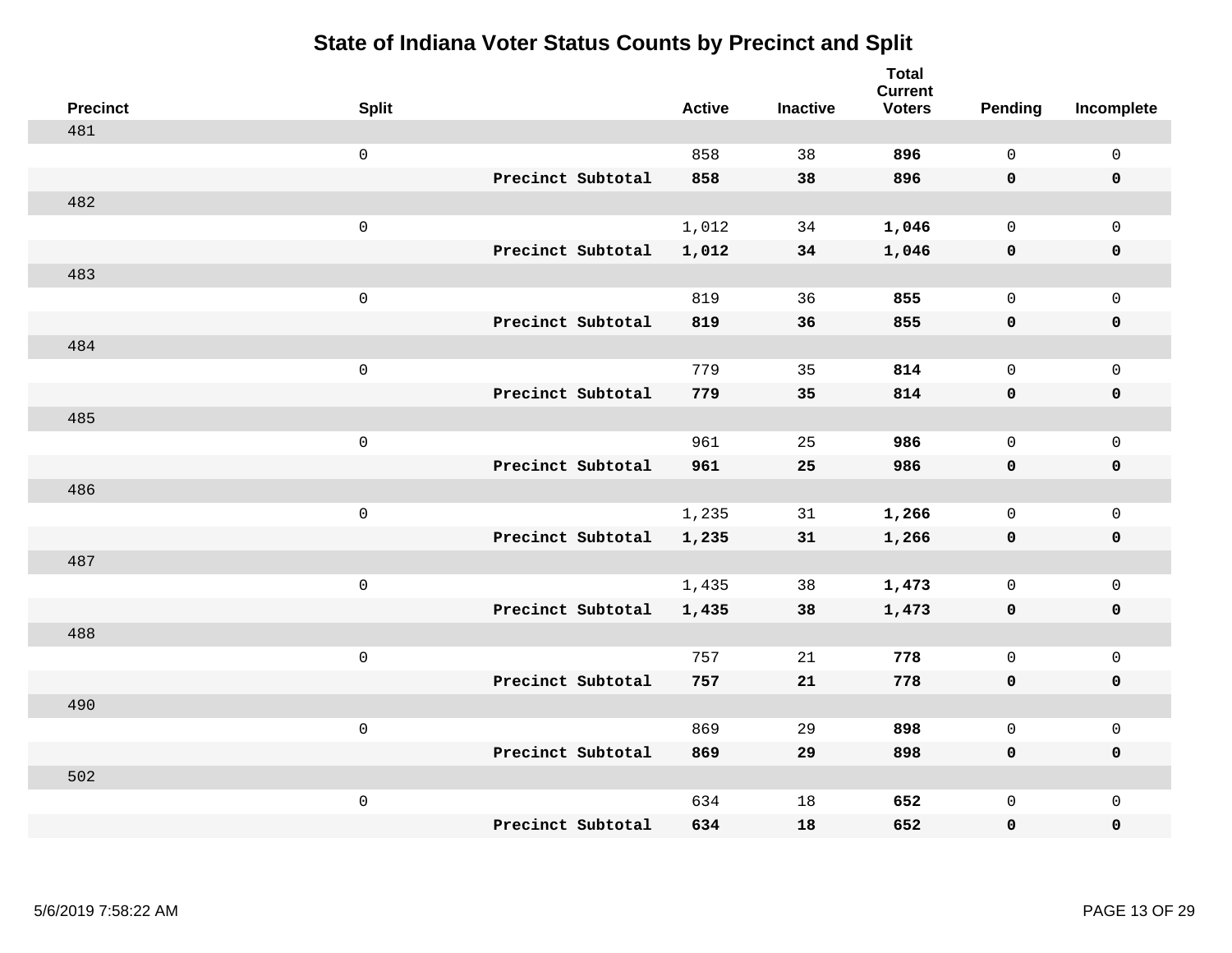| <b>Precinct</b> | <b>Split</b>        |                   | <b>Active</b> | <b>Inactive</b> | <b>Total</b><br><b>Current</b><br><b>Voters</b> | Pending      | Incomplete          |
|-----------------|---------------------|-------------------|---------------|-----------------|-------------------------------------------------|--------------|---------------------|
| 503             |                     |                   |               |                 |                                                 |              |                     |
|                 | $\mathsf 0$         |                   | 937           | 39              | 976                                             | $\mathbf 0$  | $\mathsf 0$         |
|                 |                     | Precinct Subtotal | 937           | 39              | 976                                             | $\mathbf 0$  | $\mathbf 0$         |
| 504             |                     |                   |               |                 |                                                 |              |                     |
|                 | $\mathsf{O}\xspace$ |                   | 779           | 20              | 799                                             | $\mathbf{0}$ | $\mathsf{O}$        |
|                 |                     | Precinct Subtotal | 779           | 20              | 799                                             | $\mathbf 0$  | 0                   |
| 505             |                     |                   |               |                 |                                                 |              |                     |
|                 | $\mathsf{O}\xspace$ |                   | 610           | 21              | 631                                             | $\mathbf{0}$ | $\mathsf{O}$        |
|                 |                     | Precinct Subtotal | 610           | 21              | 631                                             | $\mathbf 0$  | 0                   |
| 509             |                     |                   |               |                 |                                                 |              |                     |
|                 | $\mathsf{O}\xspace$ |                   | 902           | 19              | 921                                             | $\mathbf 0$  | $\mathsf{O}\xspace$ |
|                 |                     | Precinct Subtotal | 902           | 19              | 921                                             | $\mathbf 0$  | $\pmb{0}$           |
| 512             |                     |                   |               |                 |                                                 |              |                     |
|                 | $\mathsf{O}\xspace$ |                   | 515           | 15              | 530                                             | $\mathbf{0}$ | $\mathbf 0$         |
|                 |                     | Precinct Subtotal | 515           | 15              | 530                                             | 0            | $\mathbf 0$         |
| 516             |                     |                   |               |                 |                                                 |              |                     |
|                 | $\mathsf{O}\xspace$ |                   | 1,217         | 65              | 1,282                                           | $\mathbf 0$  | $\mathsf{O}$        |
|                 |                     | Precinct Subtotal | 1,217         | 65              | 1,282                                           | $\mathbf 0$  | 0                   |
| 518             |                     |                   |               |                 |                                                 |              |                     |
|                 | $\mathsf{O}\xspace$ |                   | 461           | 26              | 487                                             | $\mathbf 0$  | $\mathsf{O}\xspace$ |
|                 |                     | Precinct Subtotal | 461           | 26              | 487                                             | 0            | 0                   |
| 519             |                     |                   |               |                 |                                                 |              |                     |
|                 | $\mathsf 0$         |                   | 788           | 82              | 870                                             | $\mathbf 0$  | $\mathsf{O}\xspace$ |
|                 |                     | Precinct Subtotal | 788           | 82              | 870                                             | $\mathbf 0$  | 0                   |
| 553             |                     |                   |               |                 |                                                 |              |                     |
|                 | $\mathsf{O}\xspace$ |                   | 999           | 17              | 1,016                                           | $\mathbf 0$  | $\mathsf 0$         |
|                 |                     | Precinct Subtotal | 999           | 17              | 1,016                                           | 0            | 0                   |
| 554             |                     |                   |               |                 |                                                 |              |                     |
|                 | $\mathsf 0$         |                   | 1,031         | 24              | 1,055                                           | $\mathsf{O}$ | $\mathsf{O}$        |
|                 |                     | Precinct Subtotal | 1,031         | 24              | 1,055                                           | 0            | 0                   |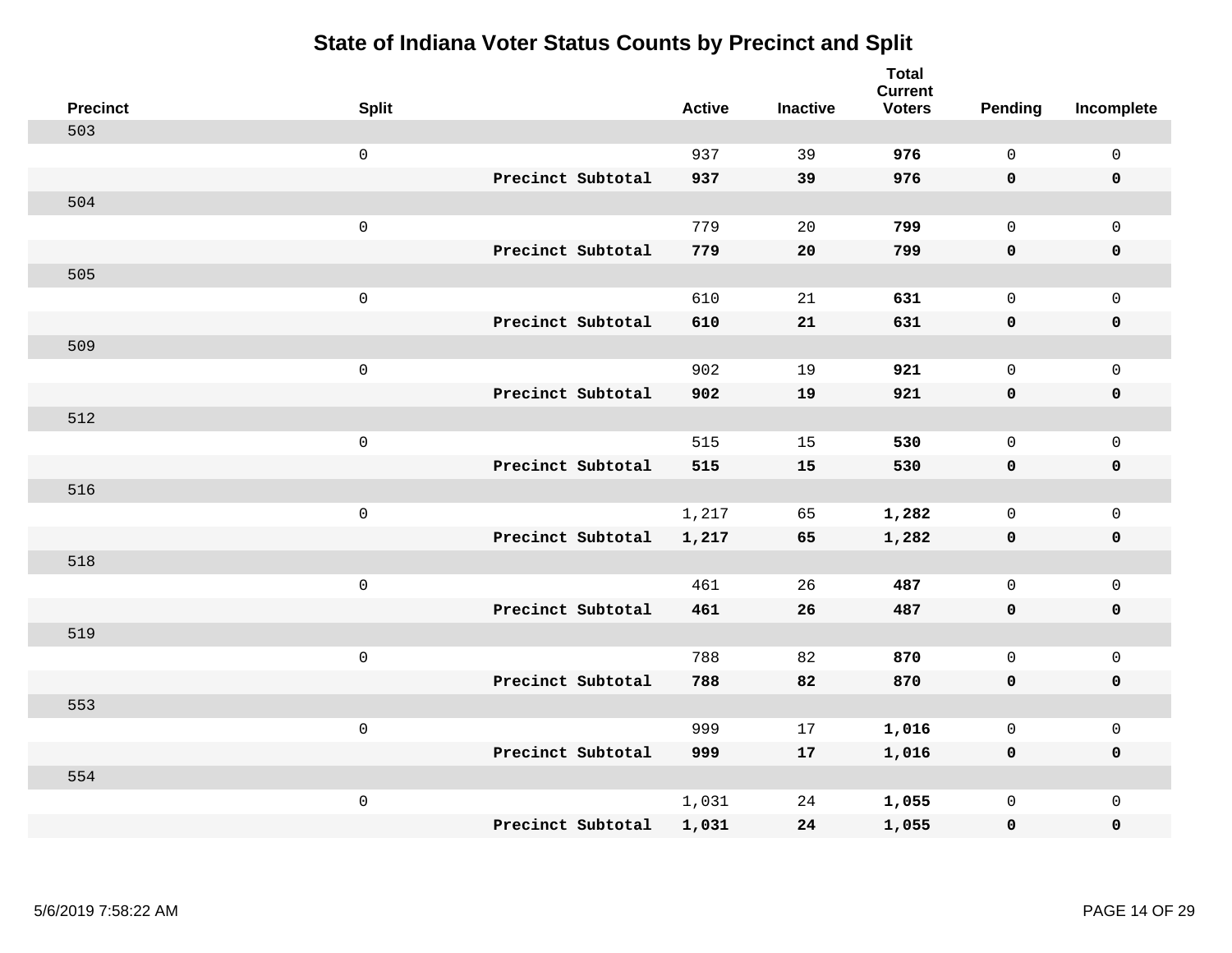| <b>Precinct</b> | <b>Split</b>        |                   | <b>Active</b> | <b>Inactive</b> | <b>Total</b><br><b>Current</b><br><b>Voters</b> | <b>Pending</b> | Incomplete          |
|-----------------|---------------------|-------------------|---------------|-----------------|-------------------------------------------------|----------------|---------------------|
| 555             |                     |                   |               |                 |                                                 |                |                     |
|                 | $\mathsf{O}$        |                   | 722           | 21              | 743                                             | $\mathbf 0$    | $\mathsf 0$         |
|                 |                     | Precinct Subtotal | 722           | 21              | 743                                             | $\mathbf 0$    | $\mathbf 0$         |
| 557             |                     |                   |               |                 |                                                 |                |                     |
|                 | $\mathsf{O}$        |                   | 840           | 29              | 869                                             | $\mathbf 0$    | $\mathsf{O}$        |
|                 |                     | Precinct Subtotal | 840           | 29              | 869                                             | $\mathbf 0$    | 0                   |
| 561             |                     |                   |               |                 |                                                 |                |                     |
|                 | $\mathsf{O}\xspace$ |                   | 563           | 8               | 571                                             | $\mathbf 0$    | $\mathsf{O}\xspace$ |
|                 |                     | Precinct Subtotal | 563           | 8               | 571                                             | $\mathbf 0$    | $\mathbf 0$         |
| 565             |                     |                   |               |                 |                                                 |                |                     |
|                 | $\mathsf{O}\xspace$ |                   | 397           | 34              | 431                                             | $\mathbf 0$    | $\mathsf{O}$        |
|                 |                     | Precinct Subtotal | 397           | 34              | 431                                             | 0              | 0                   |
| 567             |                     |                   |               |                 |                                                 |                |                     |
|                 | $\mathbf 0$         |                   | 1,150         | 115             | 1,265                                           | $\mathbf 0$    | $\mathsf{O}$        |
|                 |                     | Precinct Subtotal | 1,150         | 115             | 1,265                                           | 0              | 0                   |
| 569             |                     |                   |               |                 |                                                 |                |                     |
|                 | $\mathsf{O}\xspace$ |                   | 554           | 37              | 591                                             | $\mathbf 0$    | $\mathsf{O}$        |
|                 |                     | Precinct Subtotal | 554           | 37              | 591                                             | 0              | 0                   |
| 575             |                     |                   |               |                 |                                                 |                |                     |
|                 | $\mathbf 0$         |                   | 1,089         | 61              | 1,150                                           | $\mathbf 0$    | $\mathsf{O}$        |
|                 |                     | Precinct Subtotal | 1,089         | 61              | 1,150                                           | 0              | 0                   |
| 576             |                     |                   |               |                 |                                                 |                |                     |
|                 | $\mathbf 0$         |                   | 867           | 56              | 923                                             | $\mathbf 0$    | $\mathsf{O}$        |
|                 |                     | Precinct Subtotal | 867           | 56              | 923                                             | 0              | 0                   |
| 577             |                     |                   |               |                 |                                                 |                |                     |
|                 | $\mathbf 0$         |                   | 642           | 29              | 671                                             | $\mathbf 0$    | $\mathsf{O}$        |
|                 |                     | Precinct Subtotal | 642           | 29              | 671                                             | 0              | 0                   |
| 578             |                     |                   |               |                 |                                                 |                |                     |
|                 | $\mathbf 0$         |                   | 632           | 44              | 676                                             | $\mathsf{O}$   | $\mathsf{O}$        |
|                 |                     | Precinct Subtotal | 632           | 44              | 676                                             | 0              | 0                   |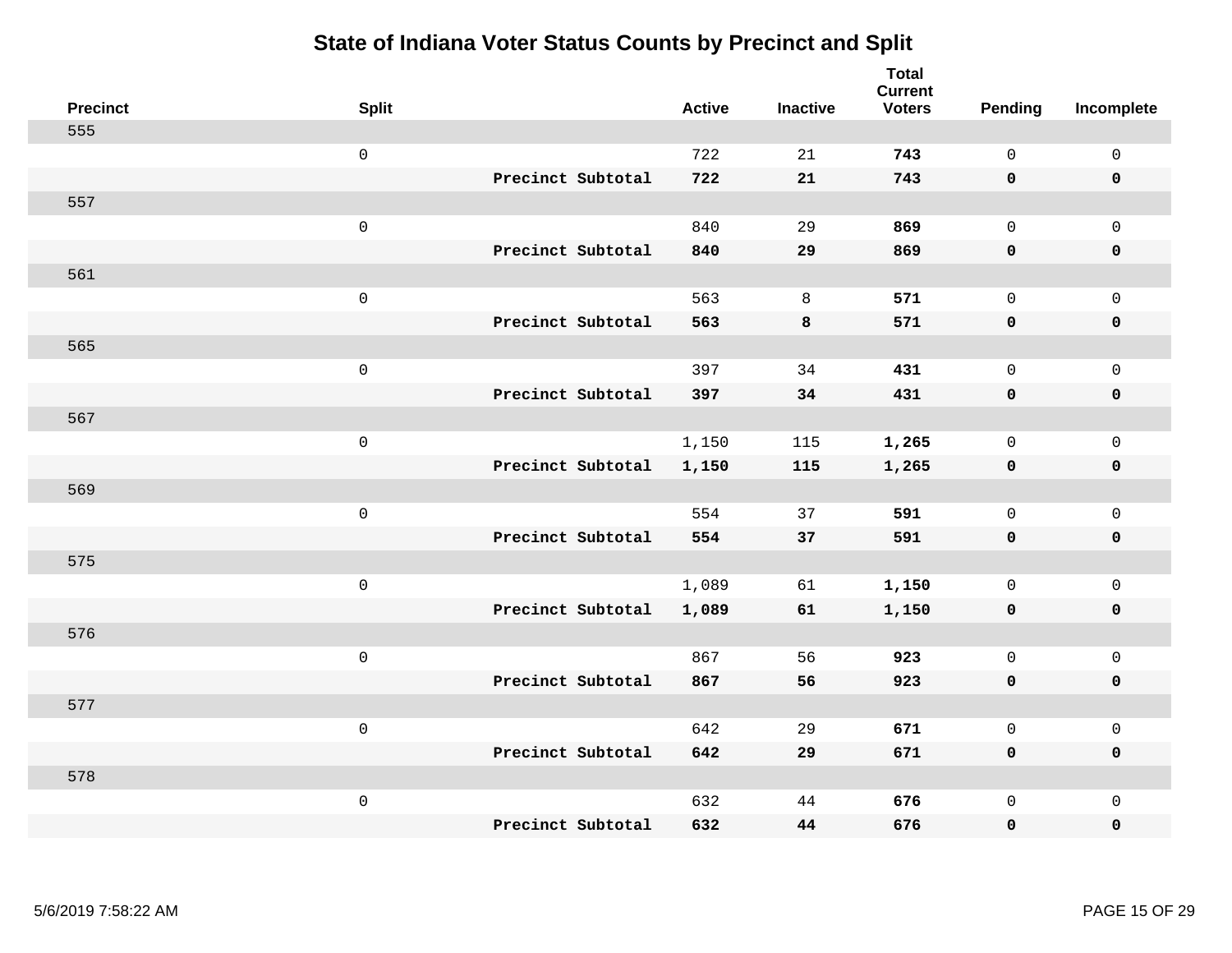| <b>Precinct</b> | <b>Split</b>        |                   | <b>Active</b> | <b>Inactive</b> | <b>Total</b><br><b>Current</b><br><b>Voters</b> | Pending      | Incomplete          |
|-----------------|---------------------|-------------------|---------------|-----------------|-------------------------------------------------|--------------|---------------------|
| 579             |                     |                   |               |                 |                                                 |              |                     |
|                 | $\mathsf{O}\xspace$ |                   | 858           | 60              | 918                                             | $\mathsf{O}$ | $\mathsf 0$         |
|                 |                     | Precinct Subtotal | 858           | 60              | 918                                             | $\mathbf 0$  | $\mathbf 0$         |
| 581             |                     |                   |               |                 |                                                 |              |                     |
|                 | $\mathbf 0$         |                   | 938           | 37              | 975                                             | $\mathbf 0$  | $\mathbf{0}$        |
|                 |                     | Precinct Subtotal | 938           | 37              | 975                                             | $\mathbf 0$  | $\mathbf 0$         |
| 582             |                     |                   |               |                 |                                                 |              |                     |
|                 | $\mathsf{O}\xspace$ |                   | 866           | 31              | 897                                             | $\Omega$     | $\mathbf 0$         |
|                 |                     | Precinct Subtotal | 866           | 31              | 897                                             | $\mathbf 0$  | $\mathbf 0$         |
| 583             |                     |                   |               |                 |                                                 |              |                     |
|                 | $\mathbf 0$         |                   | 1,114         | 51              | 1,165                                           | $\mathsf{O}$ | $\mathbf 0$         |
|                 |                     | Precinct Subtotal | 1,114         | 51              | 1,165                                           | $\mathbf 0$  | $\mathbf 0$         |
| 585             |                     |                   |               |                 |                                                 |              |                     |
|                 | $\mathbf 0$         |                   | 752           | 20              | 772                                             | $\mathbf 0$  | $\mathsf{O}\xspace$ |
|                 |                     | Precinct Subtotal | 752           | 20              | 772                                             | $\mathbf 0$  | $\mathbf 0$         |
| 590             |                     |                   |               |                 |                                                 |              |                     |
|                 | $\mathbf 0$         |                   | 1,138         | 84              | 1,222                                           | $\mathbf 0$  | $\mathbf 0$         |
|                 |                     | Precinct Subtotal | 1,138         | 84              | 1,222                                           | $\mathbf 0$  | $\mathbf 0$         |
| 592             |                     |                   |               |                 |                                                 |              |                     |
|                 | $\mathbf 0$         |                   | 757           | 20              | 777                                             | $\mathbf 0$  | $\mathbf 0$         |
|                 |                     | Precinct Subtotal | 757           | 20              | 777                                             | $\mathbf 0$  | 0                   |
| 594             |                     |                   |               |                 |                                                 |              |                     |
|                 | $\mathbf 0$         |                   | 799           | 45              | 844                                             | $\mathbf 0$  | $\mathbf 0$         |
|                 |                     | Precinct Subtotal | 799           | 45              | 844                                             | $\mathbf 0$  | $\pmb{0}$           |
| 596             |                     |                   |               |                 |                                                 |              |                     |
|                 | $\mathbf 0$         |                   | 701           | 30              | 731                                             | $\mathbf 0$  | $\mathbf 0$         |
|                 |                     | Precinct Subtotal | 701           | 30              | 731                                             | $\mathbf 0$  | $\mathbf 0$         |
| 602             |                     |                   |               |                 |                                                 |              |                     |
|                 | $\mathbf 0$         |                   | 721           | 33              | 754                                             | $\mathsf{O}$ | $\mathbf 0$         |
|                 |                     | Precinct Subtotal | 721           | 33              | 754                                             | 0            | 0                   |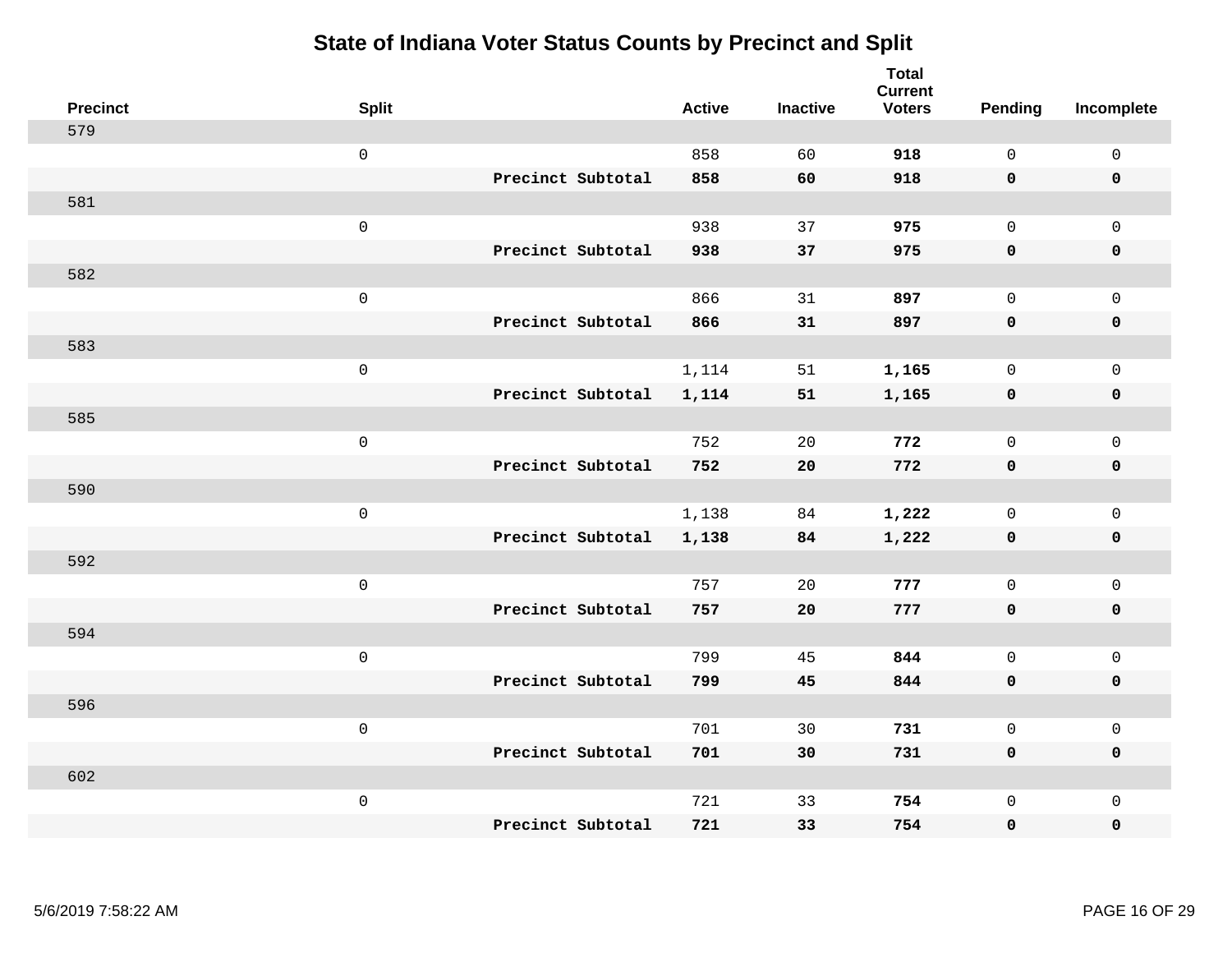| <b>Precinct</b> | <b>Split</b>        |                   | <b>Active</b> | <b>Inactive</b> | <b>Total</b><br><b>Current</b><br><b>Voters</b> | Pending      | Incomplete          |
|-----------------|---------------------|-------------------|---------------|-----------------|-------------------------------------------------|--------------|---------------------|
| 603             |                     |                   |               |                 |                                                 |              |                     |
|                 | $\mathsf{O}\xspace$ |                   | 682           | 81              | 763                                             | $\mathsf{O}$ | $\mathsf 0$         |
|                 |                     | Precinct Subtotal | 682           | 81              | 763                                             | $\mathbf 0$  | $\mathbf 0$         |
| 605             |                     |                   |               |                 |                                                 |              |                     |
|                 | $\mathbf 0$         |                   | 1,069         | 45              | 1,114                                           | $\mathsf{O}$ | $\mathbf 0$         |
|                 |                     | Precinct Subtotal | 1,069         | 45              | 1,114                                           | $\mathbf 0$  | $\mathbf 0$         |
| 607             |                     |                   |               |                 |                                                 |              |                     |
|                 | $\mathsf{O}\xspace$ |                   | 958           | 57              | 1,015                                           | $\mathbf 0$  | $\mathsf{O}\xspace$ |
|                 |                     | Precinct Subtotal | 958           | 57              | 1,015                                           | $\mathbf 0$  | $\mathbf 0$         |
| 608             |                     |                   |               |                 |                                                 |              |                     |
|                 | $\mathbf 0$         |                   | 1,030         | 32              | 1,062                                           | $\mathsf{O}$ | $\mathbf 0$         |
|                 |                     | Precinct Subtotal | 1,030         | 32              | 1,062                                           | $\mathbf 0$  | $\mathbf 0$         |
| 610             |                     |                   |               |                 |                                                 |              |                     |
|                 | $\mathbf 0$         |                   | 902           | 34              | 936                                             | $\mathbf 0$  | $\mathsf{O}\xspace$ |
|                 |                     | Precinct Subtotal | 902           | 34              | 936                                             | 0            | $\mathbf 0$         |
| 611             |                     |                   |               |                 |                                                 |              |                     |
|                 | $\mathbf 0$         |                   | $\mathbf{0}$  | $\mathbf{1}$    | $\mathbf{1}$                                    | $\mathbf 0$  | $\mathsf 0$         |
|                 |                     | Precinct Subtotal | $\mathbf 0$   | ${\bf 1}$       | $\mathbf{1}$                                    | $\mathbf 0$  | $\mathbf 0$         |
| 612             |                     |                   |               |                 |                                                 |              |                     |
|                 | $\mathbf 0$         |                   | 17            | 5               | 22                                              | $\mathsf{O}$ | $\mathbf 0$         |
|                 |                     | Precinct Subtotal | 17            | 5               | ${\bf 22}$                                      | 0            | 0                   |
| 651             |                     |                   |               |                 |                                                 |              |                     |
|                 | $\mathbf 0$         |                   | 836           | 26              | 862                                             | $\mathsf{O}$ | $\mathsf 0$         |
|                 |                     | Precinct Subtotal | 836           | 26              | 862                                             | 0            | $\pmb{0}$           |
| 652             |                     |                   |               |                 |                                                 |              |                     |
|                 | $\mathbf 0$         |                   | 994           | 33              | 1,027                                           | $\mathbf 0$  | $\mathbf 0$         |
|                 |                     | Precinct Subtotal | 994           | 33              | 1,027                                           | $\mathbf 0$  | $\mathbf 0$         |
| 653             |                     |                   |               |                 |                                                 |              |                     |
|                 | $\mathbf 0$         |                   | 1,497         | 42              | 1,539                                           | $\mathsf{O}$ | $\mathbf 0$         |
|                 |                     | Precinct Subtotal | 1,497         | 42              | 1,539                                           | 0            | $\pmb{0}$           |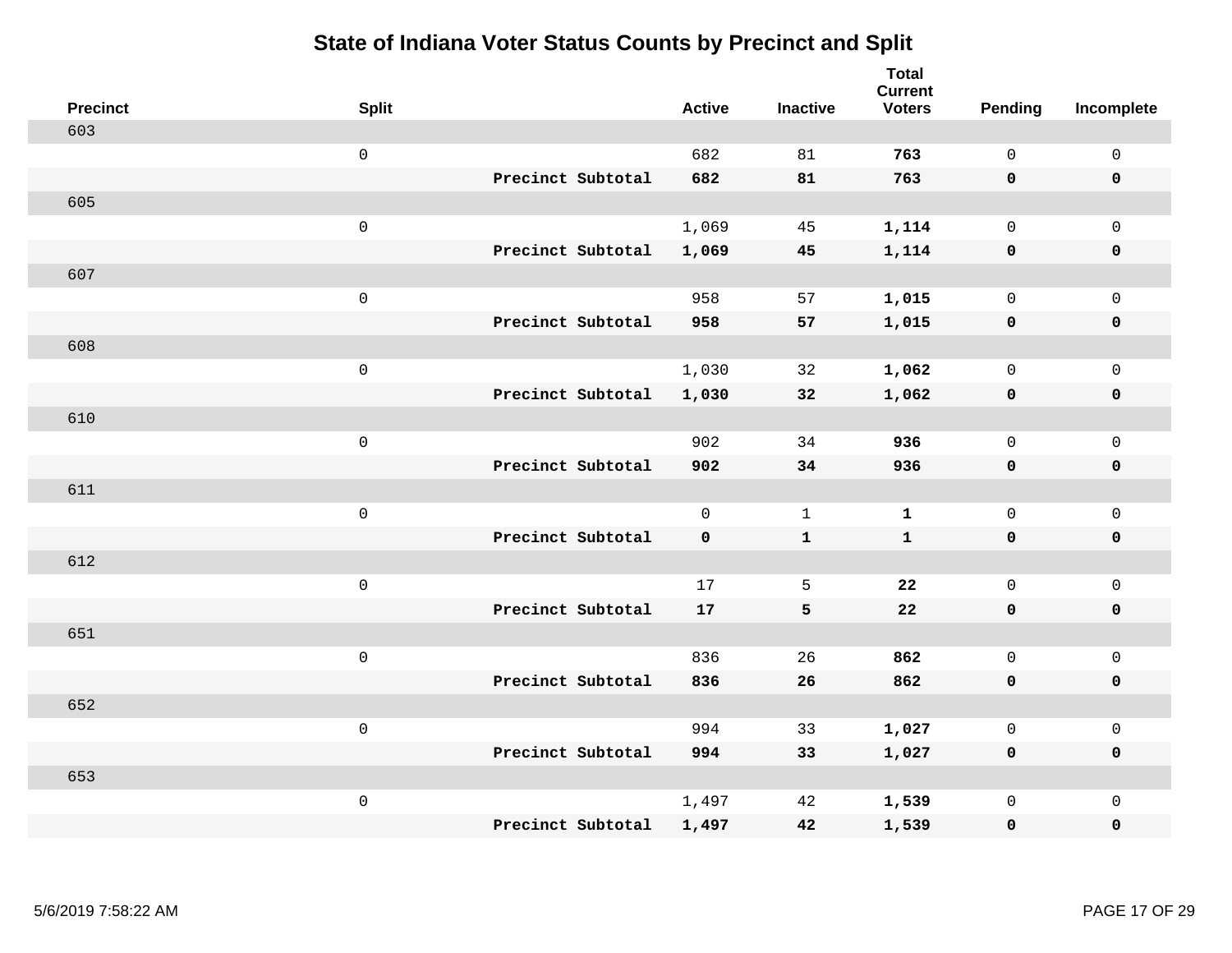| <b>Precinct</b> | <b>Split</b>        | <b>Active</b> | <b>Inactive</b> | <b>Total</b><br><b>Current</b><br><b>Voters</b> | Pending      | Incomplete          |
|-----------------|---------------------|---------------|-----------------|-------------------------------------------------|--------------|---------------------|
| 654             |                     |               |                 |                                                 |              |                     |
|                 | $\mathsf 0$         | 1,046         | 24              | 1,070                                           | $\mathbf 0$  | $\mathsf 0$         |
|                 | Precinct Subtotal   | 1,046         | 24              | 1,070                                           | $\mathbf 0$  | $\pmb{0}$           |
| 656             |                     |               |                 |                                                 |              |                     |
|                 | $\mathsf 0$         | 1,077         | 43              | 1,120                                           | $\mathsf{O}$ | $\mathsf{O}\xspace$ |
|                 | Precinct Subtotal   | 1,077         | 43              | 1,120                                           | $\mathbf 0$  | $\pmb{0}$           |
| 658             |                     |               |                 |                                                 |              |                     |
|                 | $\mathsf 0$         | 1,049         | 24              | 1,073                                           | $\mathbf 0$  | $\mathsf{O}$        |
|                 | Precinct Subtotal   | 1,049         | 24              | 1,073                                           | $\mathbf 0$  | $\pmb{0}$           |
| 660             |                     |               |                 |                                                 |              |                     |
|                 | $\mathsf{O}\xspace$ | 789           | 40              | 829                                             | $\mathbf 0$  | $\mathsf{O}$        |
|                 | Precinct Subtotal   | 789           | 40              | 829                                             | $\mathbf 0$  | $\pmb{0}$           |
| 662             |                     |               |                 |                                                 |              |                     |
|                 | $\mathsf 0$         | 753           | 36              | 789                                             | $\mathsf{O}$ | $\mathsf 0$         |
|                 | Precinct Subtotal   | 753           | 36              | 789                                             | 0            | $\pmb{0}$           |
| 663             |                     |               |                 |                                                 |              |                     |
|                 | $\mathbf 0$         | 1,124         | 30              | 1,154                                           | $\mathsf{O}$ | $\mathsf{O}\xspace$ |
|                 | Precinct Subtotal   | 1,124         | 30              | 1,154                                           | 0            | $\pmb{0}$           |
| 665             |                     |               |                 |                                                 |              |                     |
|                 | $\mathsf 0$         | 965           | 16              | 981                                             | $\mathsf{O}$ | $\mathsf{O}\xspace$ |
|                 | Precinct Subtotal   | 965           | 16              | 981                                             | 0            | 0                   |
| 667             |                     |               |                 |                                                 |              |                     |
|                 | $\mathbf 0$         | 38            | 2               | 40                                              | $\mathsf{O}$ | $\mathsf{O}\xspace$ |
|                 | Precinct Subtotal   | 38            | $\mathbf{2}$    | 40                                              | $\mathbf 0$  | 0                   |
| 668             |                     |               |                 |                                                 |              |                     |
|                 | $\mathsf 0$         | $\mathbf{1}$  | $\mathbf 0$     | $\mathbf{1}$                                    | $\mathsf{O}$ | $\mathsf{O}\xspace$ |
|                 | Precinct Subtotal   | $\mathbf{1}$  | $\pmb{0}$       | $\mathbf{1}$                                    | $\mathbf 0$  | 0                   |
| 669             |                     |               |                 |                                                 |              |                     |
|                 | $\mathbf 0$         | $\mathbf{1}$  | $\mathbf 0$     | $\mathbf{1}$                                    | $\mathbf 0$  | $\mathsf{O}\xspace$ |
|                 | Precinct Subtotal   | $\mathbf{1}$  | $\pmb{0}$       | $\mathbf{1}$                                    | $\pmb{0}$    | 0                   |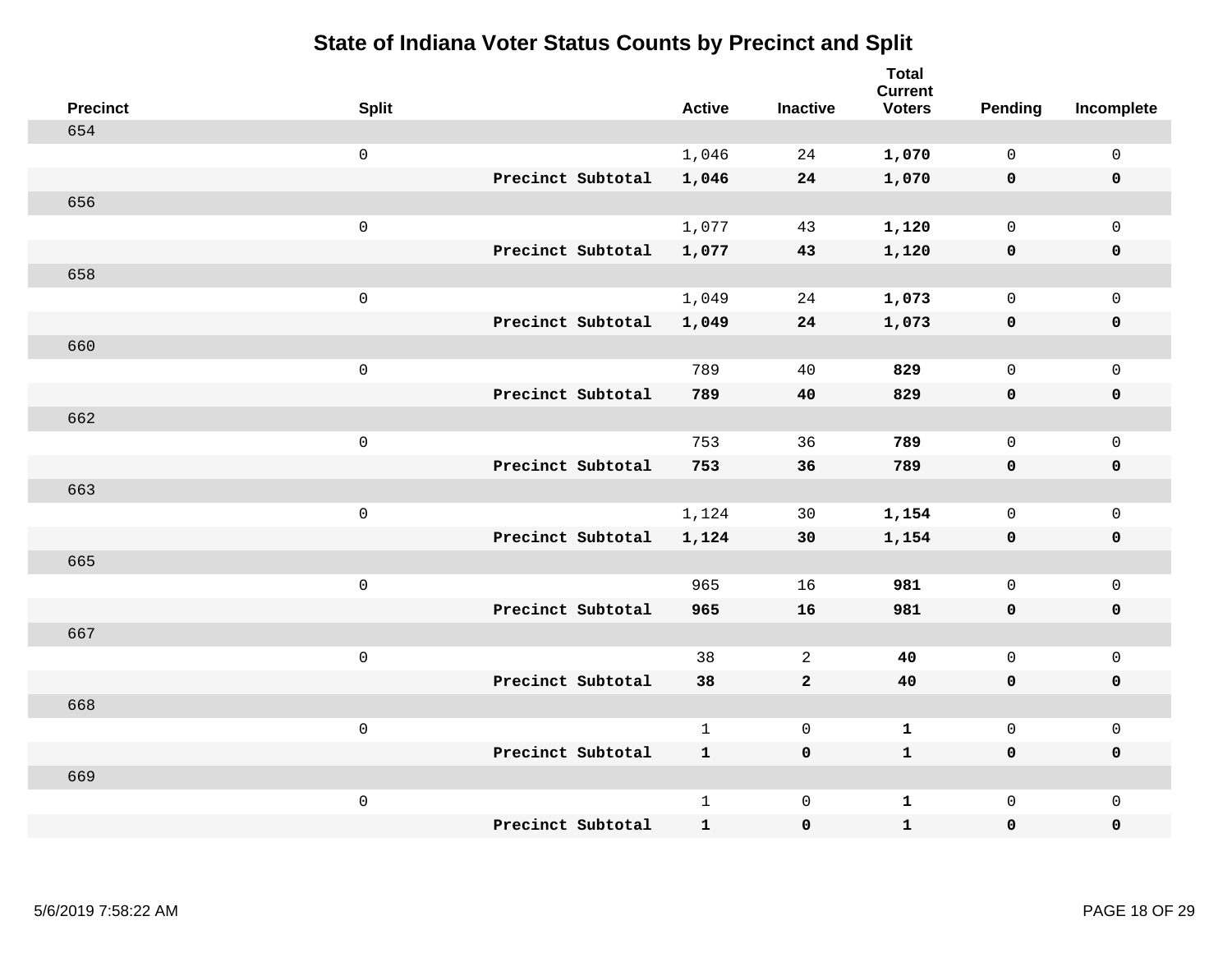| <b>Precinct</b> | <b>Split</b>        |                   | <b>Active</b> | <b>Inactive</b> | <b>Total</b><br><b>Current</b><br><b>Voters</b> | <b>Pending</b> | Incomplete          |
|-----------------|---------------------|-------------------|---------------|-----------------|-------------------------------------------------|----------------|---------------------|
| 670             |                     |                   |               |                 |                                                 |                |                     |
|                 | $\mathsf 0$         |                   | 922           | 30              | 952                                             | $\mathbf 0$    | $\mathsf 0$         |
|                 |                     | Precinct Subtotal | 922           | 30              | 952                                             | $\mathbf 0$    | $\mathbf 0$         |
| 671             |                     |                   |               |                 |                                                 |                |                     |
|                 | $\mathsf{O}$        |                   | 1,021         | 29              | 1,050                                           | $\mathbf 0$    | $\mathsf{O}$        |
|                 |                     | Precinct Subtotal | 1,021         | 29              | 1,050                                           | $\mathbf 0$    | 0                   |
| 672             |                     |                   |               |                 |                                                 |                |                     |
|                 | $\mathsf{O}\xspace$ |                   | 1,208         | 71              | 1,279                                           | $\mathbf 0$    | $\mathsf{O}\xspace$ |
|                 |                     | Precinct Subtotal | 1,208         | 71              | 1,279                                           | $\mathbf 0$    | $\pmb{0}$           |
| 674             |                     |                   |               |                 |                                                 |                |                     |
|                 | $\mathsf{O}\xspace$ |                   | 723           | 51              | 774                                             | $\mathbf 0$    | $\mathsf{O}$        |
|                 |                     | Precinct Subtotal | 723           | 51              | 774                                             | 0              | 0                   |
| 675             |                     |                   |               |                 |                                                 |                |                     |
|                 | $\mathbf 0$         |                   | 20            | $\overline{0}$  | 20                                              | $\mathbf 0$    | $\mathsf{O}\xspace$ |
|                 |                     | Precinct Subtotal | 20            | $\mathbf 0$     | ${\bf 20}$                                      | $\mathbf 0$    | 0                   |
| 677             |                     |                   |               |                 |                                                 |                |                     |
|                 | $\mathsf{O}\xspace$ |                   | 15            | $\mathbf 0$     | 15                                              | $\mathbf 0$    | $\mathsf{O}\xspace$ |
|                 |                     | Precinct Subtotal | 15            | $\mathbf 0$     | 15                                              | 0              | 0                   |
| 678             |                     |                   |               |                 |                                                 |                |                     |
|                 | $\mathbf 0$         |                   | 603           | 40              | 643                                             | $\mathbf 0$    | $\mathsf{O}$        |
|                 |                     | Precinct Subtotal | 603           | 40              | 643                                             | 0              | 0                   |
| 679             |                     |                   |               |                 |                                                 |                |                     |
|                 | $\mathbf 0$         |                   | 1,511         | 50              | 1,561                                           | $\mathsf{O}$   | $\mathsf{O}$        |
|                 |                     | Precinct Subtotal | 1,511         | 50              | 1,561                                           | 0              | 0                   |
| 682             |                     |                   |               |                 |                                                 |                |                     |
|                 | $\mathbf 0$         |                   | 932           | 48              | 980                                             | $\mathbf 0$    | $\mathsf{O}$        |
|                 |                     | Precinct Subtotal | 932           | 48              | 980                                             | 0              | 0                   |
| 690             |                     |                   |               |                 |                                                 |                |                     |
|                 | $\mathbf 0$         |                   | 585           | 47              | 632                                             | $\mathsf{O}$   | $\mathsf{O}$        |
|                 |                     | Precinct Subtotal | 585           | 47              | 632                                             | 0              | 0                   |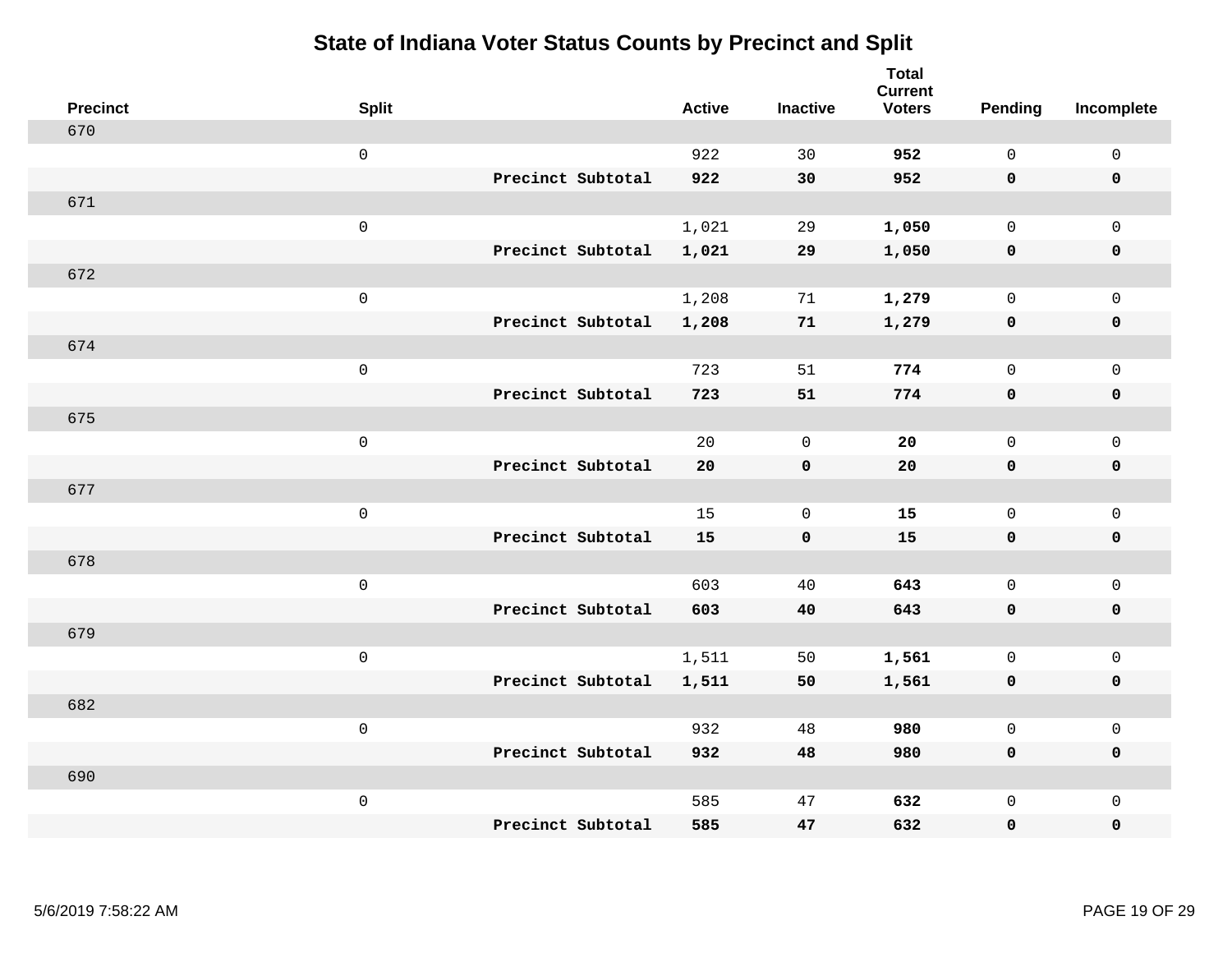| <b>Precinct</b> | <b>Split</b>        |                   | <b>Active</b> | <b>Inactive</b> | <b>Total</b><br><b>Current</b><br><b>Voters</b> | Pending     | Incomplete   |
|-----------------|---------------------|-------------------|---------------|-----------------|-------------------------------------------------|-------------|--------------|
| 692             |                     |                   |               |                 |                                                 |             |              |
|                 | $\mathsf 0$         |                   | 1,217         | 84              | 1,301                                           | $\mathbf 0$ | $\mathsf{O}$ |
|                 |                     | Precinct Subtotal | 1,217         | 84              | 1,301                                           | $\mathbf 0$ | $\mathbf 0$  |
| ABOITE B        |                     |                   |               |                 |                                                 |             |              |
|                 | $\mathsf{O}\xspace$ |                   | 1,168         | 32              | 1,200                                           | $\mathbf 0$ | $\mathbf{0}$ |
|                 |                     | Precinct Subtotal | 1,168         | 32              | 1,200                                           | 0           | 0            |
| ABOITE C        |                     |                   |               |                 |                                                 |             |              |
|                 | $\mathsf{O}\xspace$ |                   | 1,280         | 54              | 1,334                                           | $\mathbf 0$ | $\mathbf 0$  |
|                 |                     | Precinct Subtotal | 1,280         | 54              | 1,334                                           | 0           | 0            |
| ABOITE J        |                     |                   |               |                 |                                                 |             |              |
|                 | $\mathsf 0$         |                   | 1,542         | 26              | 1,568                                           | $\mathbf 0$ | $\mathsf{O}$ |
|                 |                     | Precinct Subtotal | 1,542         | 26              | 1,568                                           | $\mathbf 0$ | 0            |
| ABOITE K        |                     |                   |               |                 |                                                 |             |              |
|                 | $\mathsf{O}\xspace$ |                   | 806           | 32              | 838                                             | $\mathbf 0$ | $\mathsf{O}$ |
|                 |                     | Precinct Subtotal | 806           | 32              | 838                                             | 0           | 0            |
| ABOITE L        |                     |                   |               |                 |                                                 |             |              |
|                 | $\mathbf 0$         |                   | 336           | 9               | 345                                             | $\mathbf 0$ | $\mathsf{O}$ |
|                 |                     | Precinct Subtotal | 336           | 9               | 345                                             | $\mathbf 0$ | 0            |
| ABOITE N        |                     |                   |               |                 |                                                 |             |              |
|                 | $\mathsf 0$         |                   | 1,033         | 24              | 1,057                                           | $\mathbf 0$ | $\mathsf{O}$ |
|                 |                     | Precinct Subtotal | 1,033         | 24              | 1,057                                           | 0           | 0            |
| ABOITE T        |                     |                   |               |                 |                                                 |             |              |
|                 | $\mathsf{O}\xspace$ |                   | 1,814         | 60              | 1,874                                           | $\mathbf 0$ | $\mathsf{O}$ |
|                 |                     | Precinct Subtotal | 1,814         | 60              | 1,874                                           | 0           | 0            |
| ABOITE U        |                     |                   |               |                 |                                                 |             |              |
|                 | $\mathbf 0$         |                   | 1,151         | 27              | 1,178                                           | $\mathbf 0$ | $\mathbf 0$  |
|                 |                     | Precinct Subtotal | 1,151         | 27              | 1,178                                           | 0           | 0            |
| ABOITE Z        |                     |                   |               |                 |                                                 |             |              |
|                 | $\mathsf{O}\xspace$ |                   | 543           | 17              | 560                                             | $\mathbf 0$ | $\mathbf 0$  |
|                 |                     | Precinct Subtotal | 543           | 17              | 560                                             | 0           | $\mathbf 0$  |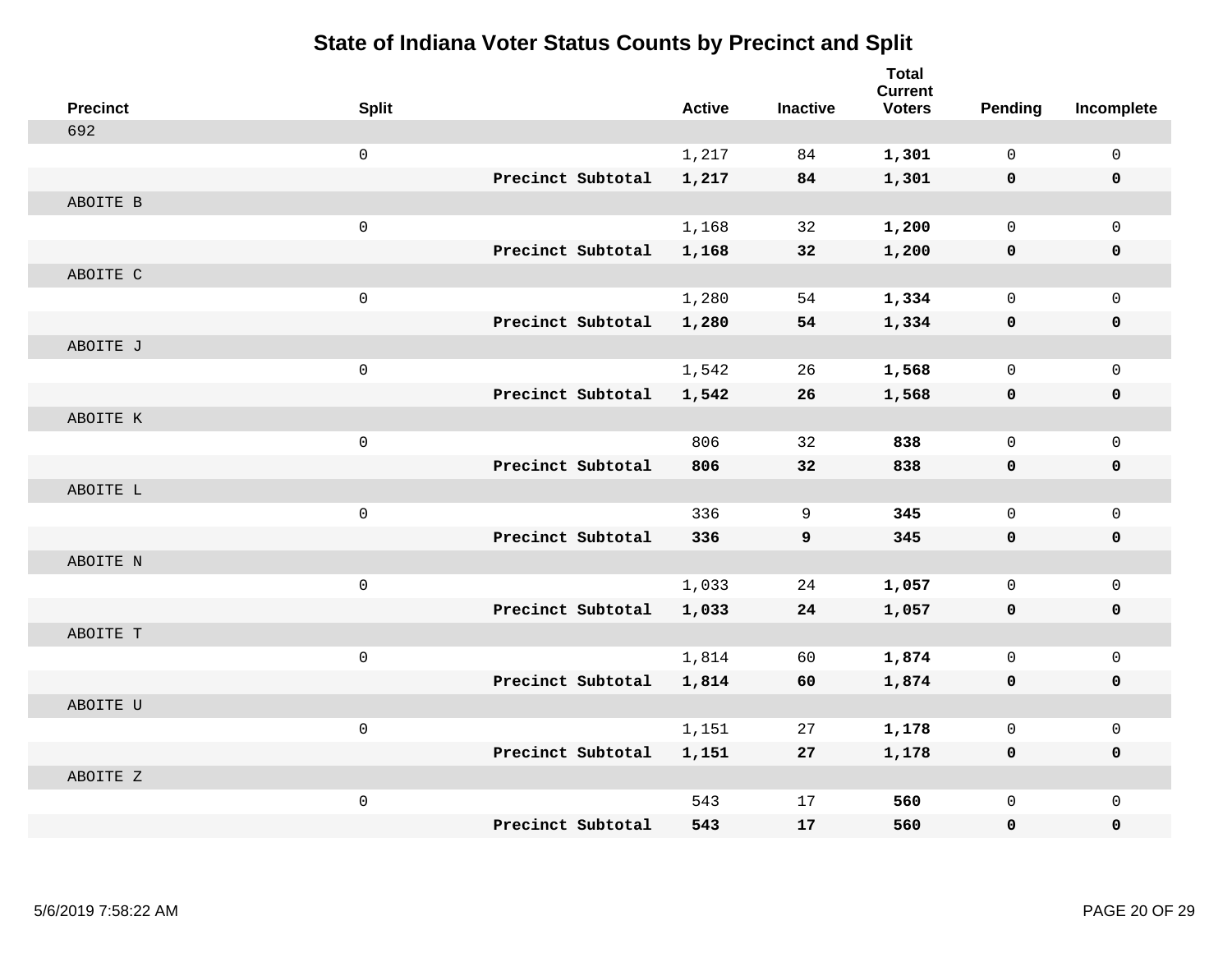| <b>Precinct</b> | <b>Split</b> |                   | <b>Active</b>  | <b>Inactive</b> | <b>Total</b><br><b>Current</b><br><b>Voters</b> | Pending     | Incomplete   |
|-----------------|--------------|-------------------|----------------|-----------------|-------------------------------------------------|-------------|--------------|
| ADAMS B1        |              |                   |                |                 |                                                 |             |              |
|                 | $\mathbf{0}$ |                   | 127            | 2               | 129                                             | $\Omega$    | $\mathbf 0$  |
|                 |              | Precinct Subtotal | 127            | $\mathbf{2}$    | 129                                             | $\mathbf 0$ | $\mathbf 0$  |
| ADAMS B2        |              |                   |                |                 |                                                 |             |              |
|                 | $\mathsf 0$  |                   | 24             | $\mathbf{1}$    | 25                                              | $\mathbf 0$ | $\mathbf{0}$ |
|                 |              | Precinct Subtotal | 24             | $\mathbf{1}$    | 25                                              | $\mathbf 0$ | 0            |
| ADAMS C         |              |                   |                |                 |                                                 |             |              |
|                 | $\mathsf 0$  |                   | 15             | 2               | 17                                              | $\mathbf 0$ | $\mathbf 0$  |
|                 |              | Precinct Subtotal | 15             | $\overline{2}$  | 17                                              | $\mathbf 0$ | $\mathbf 0$  |
| ADAMS E         |              |                   |                |                 |                                                 |             |              |
|                 | $\mathsf 0$  |                   | 256            | 2               | 258                                             | $\mathbf 0$ | $\mathbf 0$  |
|                 |              | Precinct Subtotal | 256            | $\overline{a}$  | 258                                             | $\mathbf 0$ | 0            |
| ADAMS F         |              |                   |                |                 |                                                 |             |              |
|                 | $\mathbf 0$  |                   | 132            | $\mathbf{1}$    | 133                                             | $\mathbf 0$ | $\mathbf 0$  |
|                 |              | Precinct Subtotal | 132            | $\mathbf{1}$    | 133                                             | $\mathbf 0$ | 0            |
| ADAMS G         |              |                   |                |                 |                                                 |             |              |
|                 | $\mathsf 0$  |                   | 761            | 15              | 776                                             | $\mathbf 0$ | $\mathbf 0$  |
|                 |              | Precinct Subtotal | 761            | 15              | 776                                             | $\mathbf 0$ | 0            |
| ADAMS N         |              |                   |                |                 |                                                 |             |              |
|                 | $\mathbf 0$  |                   | 5              | $\mathbf 0$     | 5                                               | $\mathbf 0$ | $\mathsf 0$  |
|                 |              | Precinct Subtotal | 5              | $\mathbf 0$     | 5                                               | $\mathbf 0$ | 0            |
| ADAMS O         |              |                   |                |                 |                                                 |             |              |
|                 | $\mathsf 0$  |                   | $\overline{a}$ | $\mathbf 0$     | $\mathbf{2}$                                    | $\mathbf 0$ | $\mathbf 0$  |
|                 |              | Precinct Subtotal | $\overline{2}$ | $\mathbf 0$     | $\overline{2}$                                  | $\mathbf 0$ | 0            |
| CEDAR CREEK A   |              |                   |                |                 |                                                 |             |              |
|                 | $\mathbf 0$  |                   | 1,052          | 14              | 1,066                                           | $\mathbf 0$ | $\mathbf 0$  |
|                 |              | Precinct Subtotal | 1,052          | 14              | 1,066                                           | 0           | 0            |
| CEDAR CREEK B   |              |                   |                |                 |                                                 |             |              |
|                 | $\mathsf 0$  |                   | 1,039          | 34              | 1,073                                           | $\mathbf 0$ | $\mathbf 0$  |
|                 |              | Precinct Subtotal | 1,039          | 34              | 1,073                                           | $\mathbf 0$ | 0            |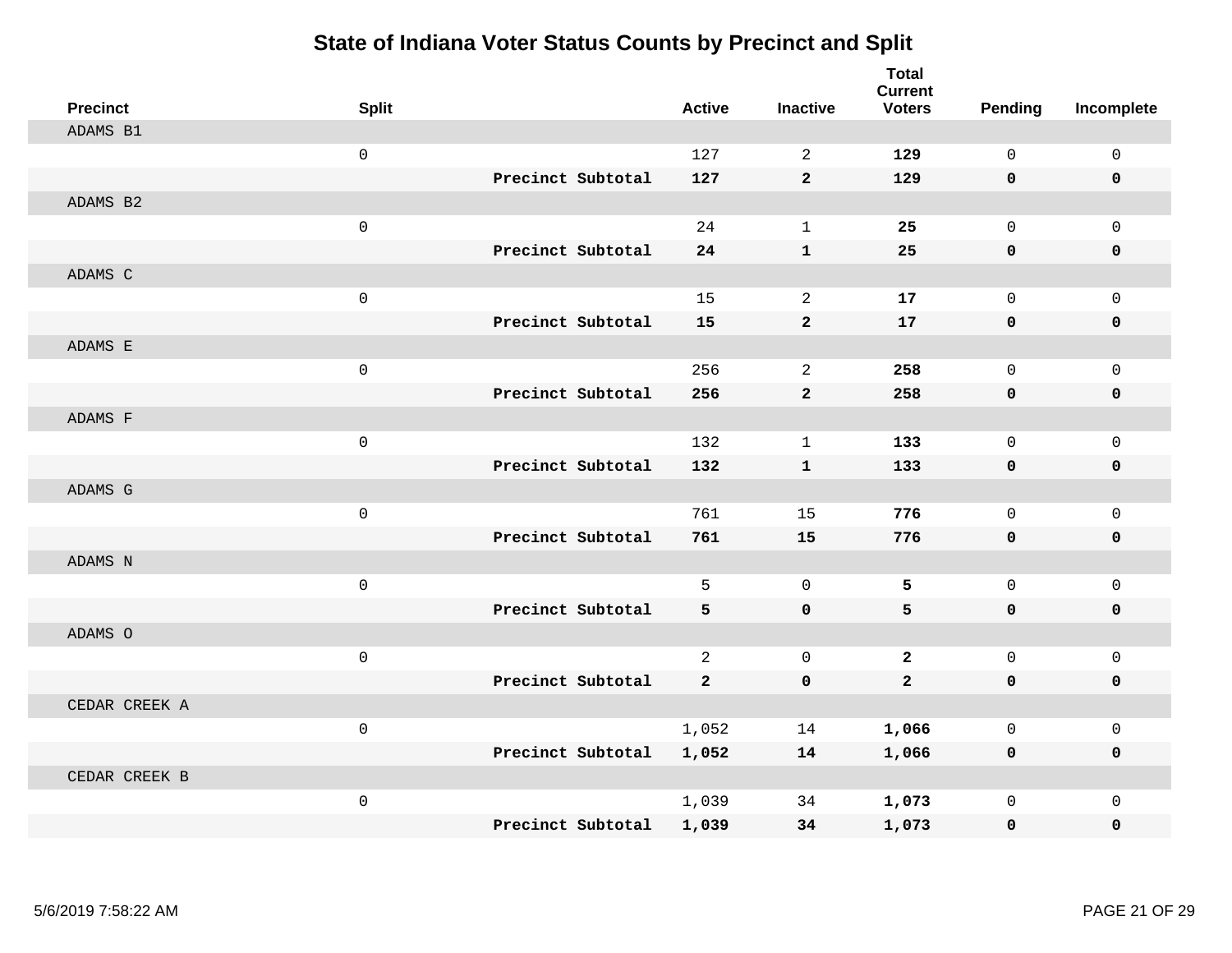| <b>Precinct</b> | <b>Split</b> |                   | <b>Active</b> | <b>Inactive</b> | <b>Total</b><br><b>Current</b><br><b>Voters</b> | Pending      | Incomplete   |
|-----------------|--------------|-------------------|---------------|-----------------|-------------------------------------------------|--------------|--------------|
| CEDAR CREEK C   |              |                   |               |                 |                                                 |              |              |
|                 | $\mathbf 0$  |                   | 675           | 27              | 702                                             | $\Omega$     | $\Omega$     |
|                 |              | Precinct Subtotal | 675           | 27              | 702                                             | $\mathbf 0$  | 0            |
| CEDAR CREEK D   |              |                   |               |                 |                                                 |              |              |
|                 | $\mathsf{O}$ |                   | 1,180         | 12              | 1,192                                           | $\mathbf 0$  | $\Omega$     |
|                 |              | Precinct Subtotal | 1,180         | 12              | 1,192                                           | 0            | 0            |
| CEDAR CREEK E   |              |                   |               |                 |                                                 |              |              |
|                 | $\mathsf 0$  |                   | 1,202         | 25              | 1,227                                           | $\Omega$     | $\Omega$     |
|                 |              | Precinct Subtotal | 1,202         | 25              | 1,227                                           | 0            | 0            |
| CEDAR CREEK F   |              |                   |               |                 |                                                 |              |              |
|                 | $\mathsf{O}$ |                   | 573           | 9               | 582                                             | $\mathbf 0$  | $\mathbf{0}$ |
|                 |              | Precinct Subtotal | 573           | 9               | 582                                             | $\mathbf 0$  | 0            |
| EEL RIVER A     |              |                   |               |                 |                                                 |              |              |
|                 | $\mathbf 0$  |                   | 932           | 23              | 955                                             | $\mathbf 0$  | $\mathbf{0}$ |
|                 |              | Precinct Subtotal | 932           | 23              | 955                                             | $\mathbf 0$  | 0            |
| EEL RIVER B     |              |                   |               |                 |                                                 |              |              |
|                 | $\mathsf 0$  |                   | 1,293         | 29              | 1,322                                           | $\mathbf 0$  | $\mathbf 0$  |
|                 |              | Precinct Subtotal | 1,293         | 29              | 1,322                                           | 0            | 0            |
| GRABILL         |              |                   |               |                 |                                                 |              |              |
|                 | $\mathbf 0$  |                   | 652           | 13              | 665                                             | $\mathbf 0$  | $\mathbf 0$  |
|                 |              | Precinct Subtotal | 652           | 13              | 665                                             | $\mathbf{0}$ | 0            |
| HUNTERTOWN A    |              |                   |               |                 |                                                 |              |              |
|                 | $\mathsf 0$  |                   | 1,097         | 25              | 1,122                                           | $\mathbf 0$  | $\mathbf{0}$ |
|                 |              | Precinct Subtotal | 1,097         | 25              | 1,122                                           | 0            | 0            |
| HUNTERTOWN B    |              |                   |               |                 |                                                 |              |              |
|                 | $\mathbf 0$  |                   | 1,466         | 46              | 1,512                                           | $\mathbf 0$  | $\mathbf 0$  |
|                 |              | Precinct Subtotal | 1,466         | 46              | 1,512                                           | 0            | 0            |
| HUNTERTOWN C    |              |                   |               |                 |                                                 |              |              |
|                 | $\mathbf 0$  |                   | 817           | 20              | 837                                             | $\mathbf 0$  | $\mathbf{0}$ |
|                 |              | Precinct Subtotal | 817           | 20              | 837                                             | 0            | $\Omega$     |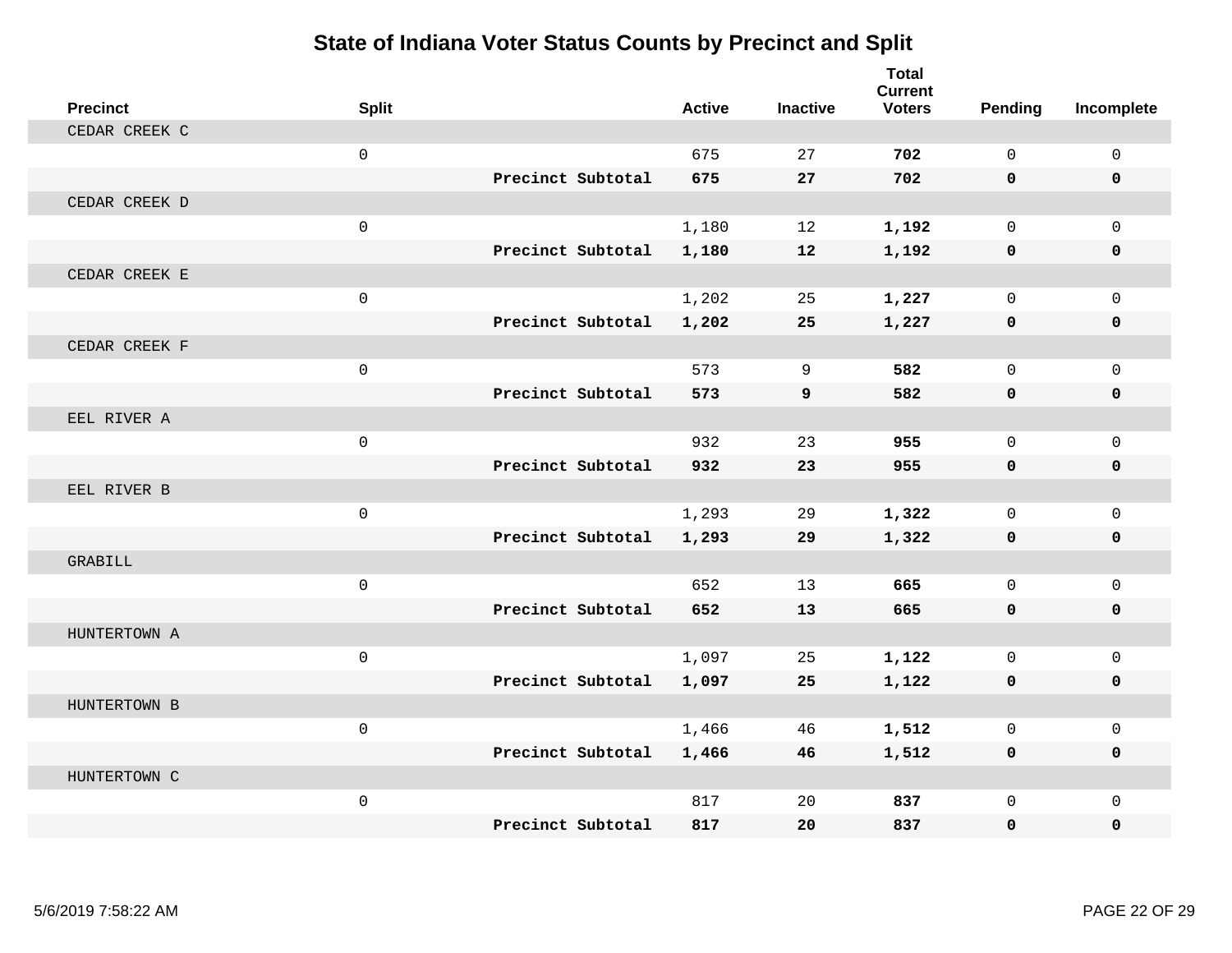| <b>Precinct</b>  | <b>Split</b>        |                   | <b>Active</b> | <b>Inactive</b> | <b>Total</b><br><b>Current</b><br><b>Voters</b> | Pending      | Incomplete   |
|------------------|---------------------|-------------------|---------------|-----------------|-------------------------------------------------|--------------|--------------|
| HUNTERTOWN D     |                     |                   |               |                 |                                                 |              |              |
|                  | $\mathbf 0$         |                   | 1,268         | 21              | 1,289                                           | $\Omega$     | $\mathbf 0$  |
|                  |                     | Precinct Subtotal | 1,268         | 21              | 1,289                                           | 0            | $\mathbf 0$  |
| HUNTERTOWN ER    |                     |                   |               |                 |                                                 |              |              |
|                  | $\mathsf{O}\xspace$ |                   | 639           | 3               | 642                                             | $\mathbf 0$  | $\mathbf{0}$ |
|                  |                     | Precinct Subtotal | 639           | 3               | 642                                             | 0            | 0            |
| <b>JACKSON</b>   |                     |                   |               |                 |                                                 |              |              |
|                  | $\mathsf{O}\xspace$ |                   | 338           | 11              | 349                                             | $\Omega$     | $\mathbf 0$  |
|                  |                     | Precinct Subtotal | 338           | 11              | 349                                             | 0            | 0            |
| <b>JEFFERSON</b> |                     |                   |               |                 |                                                 |              |              |
|                  | $\mathbf 0$         |                   | 1,256         | 20              | 1,276                                           | $\Omega$     | $\mathbf{0}$ |
|                  |                     | Precinct Subtotal | 1,256         | 20              | 1,276                                           | 0            | 0            |
| LAFAYETTE A      |                     |                   |               |                 |                                                 |              |              |
|                  | $\mathbf 0$         |                   | 1,268         | 25              | 1,293                                           | $\Omega$     | $\mathbf 0$  |
|                  |                     | Precinct Subtotal | 1,268         | 25              | 1,293                                           | 0            | 0            |
| LAFAYETTE B      |                     |                   |               |                 |                                                 |              |              |
|                  | $\mathsf{O}\xspace$ |                   | 831           | 12              | 843                                             | $\mathbf 0$  | $\mathbf{0}$ |
|                  |                     | Precinct Subtotal | 831           | 12              | 843                                             | 0            | 0            |
| LAFAYETTE C      |                     |                   |               |                 |                                                 |              |              |
|                  | $\mathsf{O}$        |                   | 651           | 34              | 685                                             | $\mathbf 0$  | $\mathbf 0$  |
|                  |                     | Precinct Subtotal | 651           | 34              | 685                                             | 0            | 0            |
| LAKE A           |                     |                   |               |                 |                                                 |              |              |
|                  | $\mathbf 0$         |                   | 718           | 14              | 732                                             | 0            | $\mathbf 0$  |
|                  |                     | Precinct Subtotal | 718           | 14              | 732                                             | 0            | 0            |
| LAKE B           |                     |                   |               |                 |                                                 |              |              |
|                  | $\mathbf 0$         |                   | 1,233         | 13              | 1,246                                           | 0            | 0            |
|                  |                     | Precinct Subtotal | 1,233         | 13              | 1,246                                           | 0            | 0            |
| LEO-CEDARVILLE A |                     |                   |               |                 |                                                 |              |              |
|                  | $\mathsf{O}\xspace$ |                   | 1,427         | 42              | 1,469                                           | $\mathbf{0}$ | $\mathbf 0$  |
|                  |                     | Precinct Subtotal | 1,427         | 42              | 1,469                                           | 0            | 0            |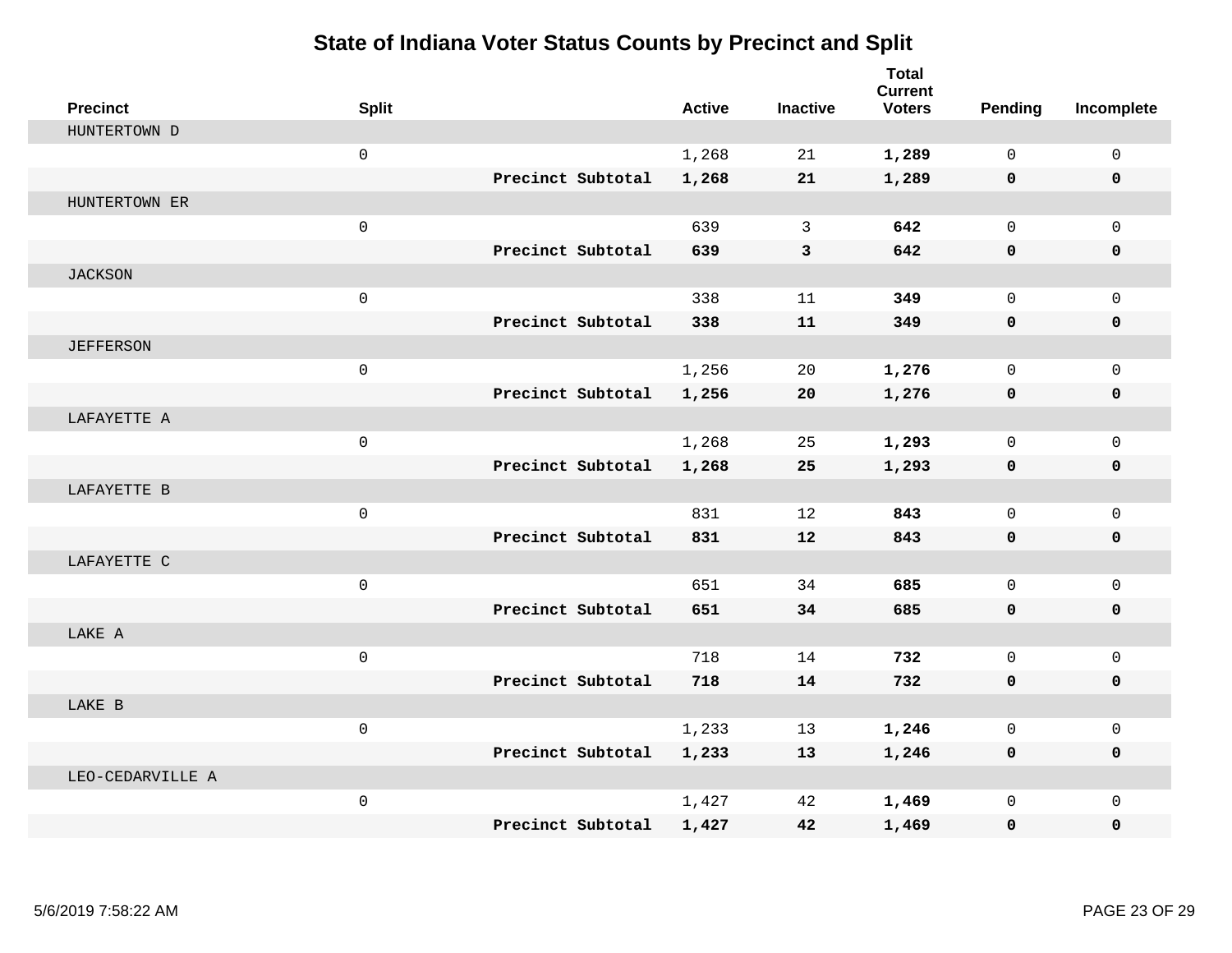| <b>Precinct</b>  | <b>Split</b>        |                   | <b>Active</b> | <b>Inactive</b> | <b>Total</b><br><b>Current</b><br><b>Voters</b> | <b>Pending</b> | Incomplete   |
|------------------|---------------------|-------------------|---------------|-----------------|-------------------------------------------------|----------------|--------------|
| LEO-CEDARVILLE B |                     |                   |               |                 |                                                 |                |              |
|                  | $\mathbf 0$         |                   | 1,114         | 33              | 1,147                                           | $\Omega$       | 0            |
|                  |                     | Precinct Subtotal | 1,114         | 33              | 1,147                                           | 0              | $\mathbf 0$  |
| MADISON          |                     |                   |               |                 |                                                 |                |              |
|                  | $\mathsf{O}\xspace$ |                   | 1,179         | 31              | 1,210                                           | $\mathbf 0$    | $\mathsf{O}$ |
|                  |                     | Precinct Subtotal | 1,179         | 31              | 1,210                                           | $\mathbf 0$    | 0            |
| MARION A         |                     |                   |               |                 |                                                 |                |              |
|                  | $\mathsf{O}\xspace$ |                   | 840           | 24              | 864                                             | $\mathbf 0$    | $\mathsf{O}$ |
|                  |                     | Precinct Subtotal | 840           | 24              | 864                                             | 0              | 0            |
| MARION B         |                     |                   |               |                 |                                                 |                |              |
|                  | $\mathbf 0$         |                   | 868           | 12              | 880                                             | $\mathbf 0$    | $\mathsf{O}$ |
|                  |                     | Precinct Subtotal | 868           | 12              | 880                                             | $\mathbf 0$    | 0            |
| MARION C         |                     |                   |               |                 |                                                 |                |              |
|                  | $\mathsf 0$         |                   | 938           | 16              | 954                                             | $\Omega$       | $\mathbf 0$  |
|                  |                     | Precinct Subtotal | 938           | 16              | 954                                             | 0              | 0            |
| MAUMEE           |                     |                   |               |                 |                                                 |                |              |
|                  | $\mathsf{O}\xspace$ |                   | 662           | 36              | 698                                             | $\mathbf 0$    | $\mathsf{O}$ |
|                  |                     | Precinct Subtotal | 662           | 36              | 698                                             | $\mathbf 0$    | 0            |
| MILAN            |                     |                   |               |                 |                                                 |                |              |
|                  | $\mathsf 0$         |                   | 1,642         | 37              | 1,679                                           | $\mathbf 0$    | $\mathsf{O}$ |
|                  |                     | Precinct Subtotal | 1,642         | 37              | 1,679                                           | 0              | 0            |
| MONROE           |                     |                   |               |                 |                                                 |                |              |
|                  | $\mathbf 0$         |                   | 490           | 12              | 502                                             | $\mathbf 0$    | $\mathsf{O}$ |
|                  |                     | Precinct Subtotal | 490           | 12              | 502                                             | 0              | 0            |
| MONROEVILLE      |                     |                   |               |                 |                                                 |                |              |
|                  | $\mathbf 0$         |                   | 732           | 19              | 751                                             | $\mathbf 0$    | $\mathbf 0$  |
|                  |                     | Precinct Subtotal | 732           | 19              | 751                                             | 0              | 0            |
| NH <sub>1</sub>  |                     |                   |               |                 |                                                 |                |              |
|                  | $\mathsf 0$         |                   | 1,183         | 33              | 1,216                                           | $\mathbf 0$    | $\mathbf 0$  |
|                  |                     | Precinct Subtotal | 1,183         | 33              | 1,216                                           | 0              | $\mathbf 0$  |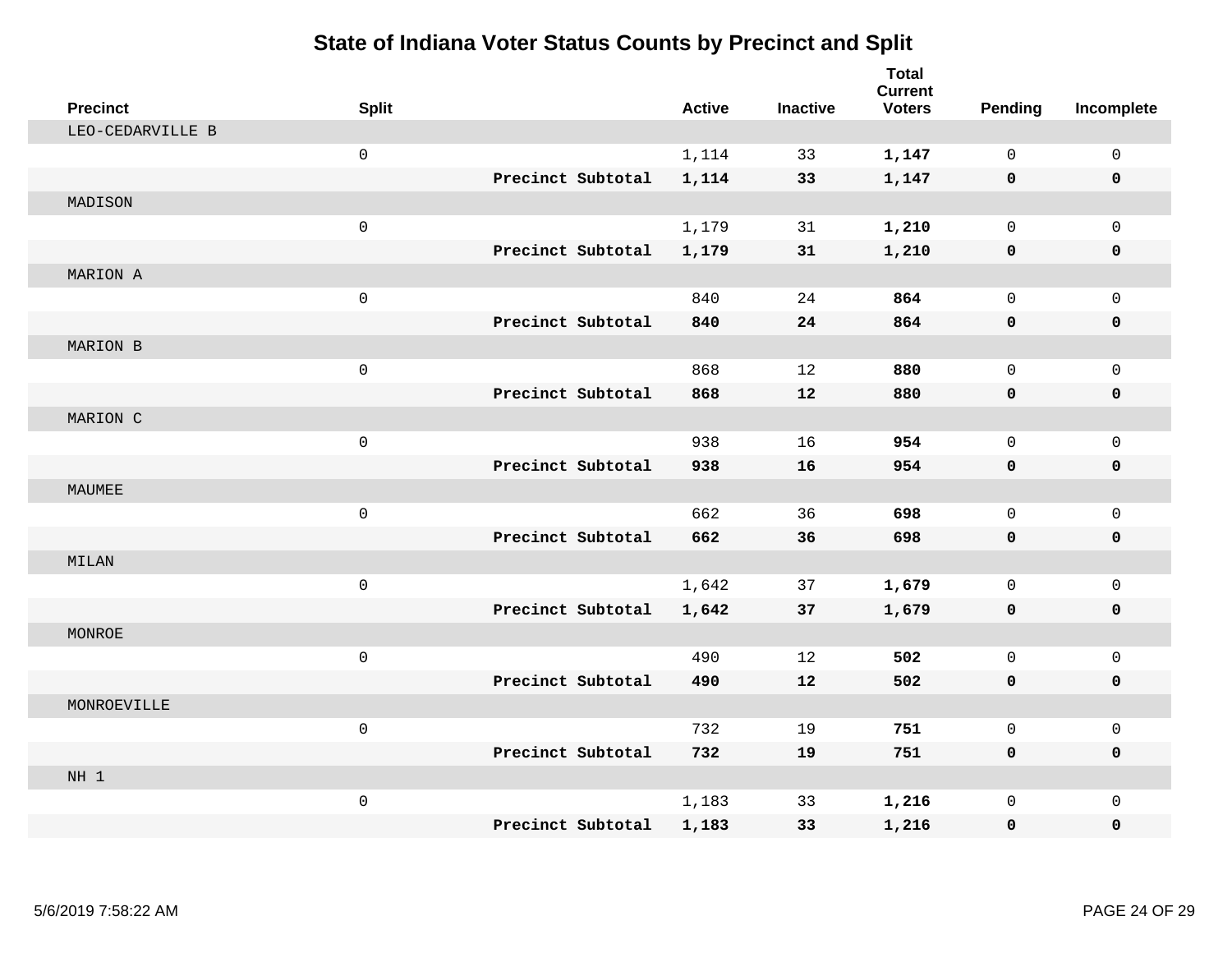| <b>Precinct</b> | <b>Split</b>        |                   |                   | <b>Active</b> | <b>Inactive</b> | <b>Total</b><br><b>Current</b><br><b>Voters</b> | <b>Pending</b> | Incomplete   |
|-----------------|---------------------|-------------------|-------------------|---------------|-----------------|-------------------------------------------------|----------------|--------------|
| NH 1J           |                     |                   |                   |               |                 |                                                 |                |              |
|                 | $\mathbf 0$         |                   |                   | 193           | 6               | 199                                             | 0              | 0            |
|                 |                     |                   | Precinct Subtotal | 193           | 6               | 199                                             | $\mathbf 0$    | $\mathbf 0$  |
| NH 1SJ          |                     |                   |                   |               |                 |                                                 |                |              |
|                 | $\mathsf{O}\xspace$ |                   |                   | 727           | 8               | 735                                             | 0              | $\mathbf 0$  |
|                 |                     |                   | Precinct Subtotal | 727           | 8               | 735                                             | $\mathbf 0$    | $\pmb{0}$    |
| NH 2A           |                     |                   |                   |               |                 |                                                 |                |              |
|                 | $\mathsf{O}\xspace$ |                   |                   | 1,782         | 56              | 1,838                                           | 0              | $\mathsf{O}$ |
|                 |                     |                   | Precinct Subtotal | 1,782         | 56              | 1,838                                           | 0              | $\mathbf 0$  |
| NH 2J-1         |                     |                   |                   |               |                 |                                                 |                |              |
|                 | $\mathsf{O}\xspace$ |                   |                   | 26            | $\mathbf 0$     | 26                                              | 0              | $\mathbf 0$  |
|                 |                     |                   | Precinct Subtotal | 26            | $\pmb{0}$       | 26                                              | $\mathbf 0$    | $\mathbf 0$  |
| NH 2J-2         |                     |                   |                   |               |                 |                                                 |                |              |
|                 | $\mathsf{O}\xspace$ |                   |                   | 34            | $\mathbf{1}$    | 35                                              | 0              | $\mathbf 0$  |
|                 |                     | Precinct Subtotal |                   | 34            | $\mathbf{1}$    | 35                                              | 0              | $\mathbf 0$  |
| NH 2J-3         |                     |                   |                   |               |                 |                                                 |                |              |
|                 | $\mathsf{O}\xspace$ |                   |                   | $\mathsf{3}$  | $\mathbf 0$     | $\overline{3}$                                  | 0              | $\mathbf 0$  |
|                 |                     | Precinct Subtotal |                   | 3             | $\mathbf 0$     | $\mathbf{3}$                                    | $\mathbf 0$    | $\mathbf 0$  |
| NH 2J-4         |                     |                   |                   |               |                 |                                                 |                |              |
|                 | $\mathbf 0$         |                   |                   | 5             | $\mathbf 0$     | 5                                               | 0              | $\mathbf 0$  |
|                 |                     | Precinct Subtotal |                   | 5             | $\mathbf 0$     | 5                                               | $\mathbf 0$    | $\mathbf 0$  |
| NH 3A           |                     |                   |                   |               |                 |                                                 |                |              |
|                 | $\mathsf{O}\xspace$ |                   |                   | 1,062         | 34              | 1,096                                           | 0              | $\mathsf{O}$ |
|                 |                     |                   | Precinct Subtotal | 1,062         | 34              | 1,096                                           | 0              | 0            |
| NH 3B           |                     |                   |                   |               |                 |                                                 |                |              |
|                 | $\mathsf{O}\xspace$ |                   |                   | 1,068         | 39              | 1,107                                           | 0              | $\mathsf{O}$ |
|                 |                     |                   | Precinct Subtotal | 1,068         | 39              | 1,107                                           | $\mathbf 0$    | 0            |
| NH 4A           |                     |                   |                   |               |                 |                                                 |                |              |
|                 | $\mathsf{O}\xspace$ |                   |                   | 1,092         | 48              | 1,140                                           | 0              | $\mathsf{O}$ |
|                 |                     |                   | Precinct Subtotal | 1,092         | 48              | 1,140                                           | 0              | 0            |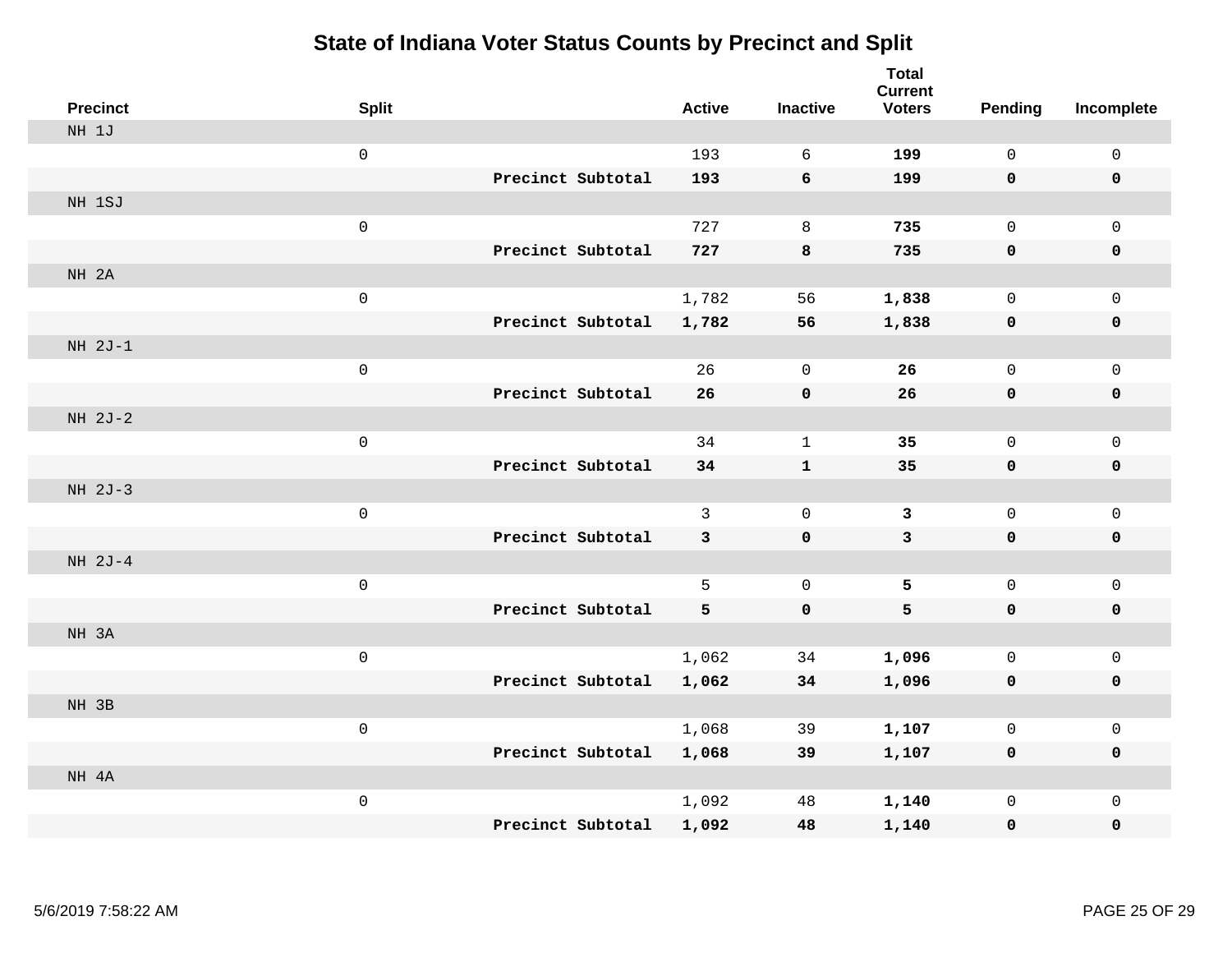| <b>Precinct</b> | <b>Split</b>        |                   | <b>Active</b> | <b>Inactive</b> | <b>Total</b><br><b>Current</b><br><b>Voters</b> | Pending      | Incomplete   |
|-----------------|---------------------|-------------------|---------------|-----------------|-------------------------------------------------|--------------|--------------|
| NH 4B           |                     |                   |               |                 |                                                 |              |              |
|                 | $\mathsf{O}\xspace$ |                   | 949           | 32              | 981                                             | $\mathbf 0$  | $\mathbf 0$  |
|                 |                     | Precinct Subtotal | 949           | 32              | 981                                             | $\mathbf 0$  | $\mathbf 0$  |
| NH 5A           |                     |                   |               |                 |                                                 |              |              |
|                 | $\mathsf{O}\xspace$ |                   | 31            | $10$            | 41                                              | $\mathsf{O}$ | $\mathbf 0$  |
|                 |                     | Precinct Subtotal | 31            | 10              | 41                                              | $\mathbf 0$  | $\mathbf 0$  |
| NH 5B           |                     |                   |               |                 |                                                 |              |              |
|                 | $\mathsf{O}\xspace$ |                   | 721           | 36              | 757                                             | $\mathbf 0$  | $\mathbf 0$  |
|                 |                     | Precinct Subtotal | 721           | 36              | 757                                             | 0            | $\mathbf 0$  |
| NH 5C           |                     |                   |               |                 |                                                 |              |              |
|                 | $\mathsf{O}\xspace$ |                   | 849           | 21              | 870                                             | 0            | $\mathbf 0$  |
|                 |                     | Precinct Subtotal | 849           | 21              | 870                                             | 0            | $\mathbf 0$  |
| NH 5D           |                     |                   |               |                 |                                                 |              |              |
|                 | $\mathsf{O}\xspace$ |                   | $\mathbf{1}$  | $\Omega$        | $\mathbf{1}$                                    | 0            | $\mathbf 0$  |
|                 |                     | Precinct Subtotal | $\mathbf{1}$  | $\mathbf 0$     | $\mathbf{1}$                                    | $\mathbf 0$  | $\mathbf 0$  |
| NH 5E           |                     |                   |               |                 |                                                 |              |              |
|                 | $\mathsf{O}\xspace$ |                   | 85            | $\mathbf{1}$    | 86                                              | 0            | $\mathsf{O}$ |
|                 |                     | Precinct Subtotal | 85            | ${\bf 1}$       | 86                                              | $\mathbf 0$  | $\mathbf 0$  |
| PERRY B         |                     |                   |               |                 |                                                 |              |              |
|                 | $\mathsf{O}\xspace$ |                   | 1,365         | 38              | 1,403                                           | 0            | $\mathbf 0$  |
|                 |                     | Precinct Subtotal | 1,365         | 38              | 1,403                                           | 0            | $\mathbf 0$  |
| PERRY D         |                     |                   |               |                 |                                                 |              |              |
|                 | $\mathsf{O}\xspace$ |                   | 1,409         | 19              | 1,428                                           | 0            | $\mathbf 0$  |
|                 |                     | Precinct Subtotal | 1,409         | 19              | 1,428                                           | 0            | $\mathbf 0$  |
| PERRY H         |                     |                   |               |                 |                                                 |              |              |
|                 | $\mathsf{O}\xspace$ |                   | 1,181         | 56              | 1,237                                           | 0            | $\mathsf{O}$ |
|                 |                     | Precinct Subtotal | 1,181         | 56              | 1,237                                           | 0            | 0            |
| PERRY J         |                     |                   |               |                 |                                                 |              |              |
|                 | $\mathsf{O}\xspace$ |                   | 645           | 18              | 663                                             | 0            | $\mathbf 0$  |
|                 |                     | Precinct Subtotal | 645           | 18              | 663                                             | 0            | 0            |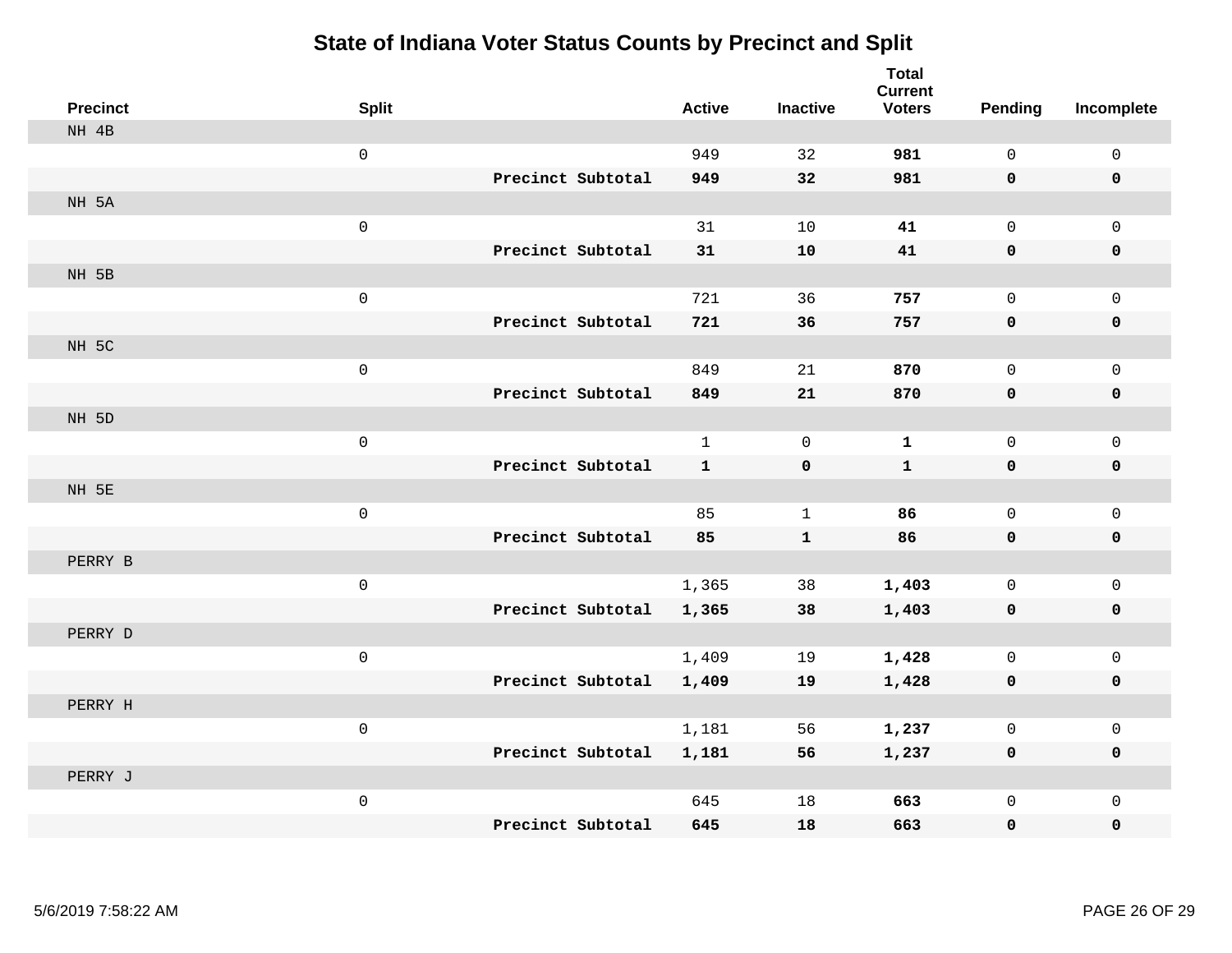| <b>Precinct</b> | <b>Split</b>      | <b>Active</b> | <b>Inactive</b> | <b>Total</b><br><b>Current</b><br><b>Voters</b> | Pending      | Incomplete  |
|-----------------|-------------------|---------------|-----------------|-------------------------------------------------|--------------|-------------|
| PERRY K         |                   |               |                 |                                                 |              |             |
|                 | $\mathbf 0$       | 857           | 31              | 888                                             | $\Omega$     | $\mathbf 0$ |
|                 | Precinct Subtotal | 857           | 31              | 888                                             | $\mathbf 0$  | 0           |
| PERRY L         |                   |               |                 |                                                 |              |             |
|                 | $\mathbf 0$       | 1,763         | 53              | 1,816                                           | $\mathbf 0$  | $\mathbf 0$ |
|                 | Precinct Subtotal | 1,763         | 53              | 1,816                                           | 0            | 0           |
| PERRY N         |                   |               |                 |                                                 |              |             |
|                 | $\mathsf 0$       | 1,338         | 38              | 1,376                                           | $\mathsf{O}$ | $\mathsf 0$ |
|                 | Precinct Subtotal | 1,338         | 38              | 1,376                                           | $\mathbf 0$  | $\pmb{0}$   |
| PERRY O         |                   |               |                 |                                                 |              |             |
|                 | $\mathbf 0$       | 956           | 21              | 977                                             | $\mathbf 0$  | 0           |
|                 | Precinct Subtotal | 956           | 21              | 977                                             | $\mathbf 0$  | $\pmb{0}$   |
| PERRY R         |                   |               |                 |                                                 |              |             |
|                 | PERRY R - 1       | 604           | 13              | 617                                             | $\Omega$     | $\mathbf 0$ |
|                 | PERRY R - TOWN    | 6             | $\mathbf 0$     | 6                                               | $\mathbf{0}$ | $\mathbf 0$ |
|                 | Precinct Subtotal | 610           | 13              | 623                                             | $\mathbf 0$  | $\mathbf 0$ |
| PERRY S         |                   |               |                 |                                                 |              |             |
|                 | $\mathsf 0$       | 1,612         | 34              | 1,646                                           | $\mathbf 0$  | 0           |
|                 | Precinct Subtotal | 1,612         | 34              | 1,646                                           | 0            | 0           |
| PERRY T         |                   |               |                 |                                                 |              |             |
|                 | $\mathbf 0$       | 467           | 14              | 481                                             | $\mathbf 0$  | $\mathbf 0$ |
|                 | Precinct Subtotal | 467           | 14              | 481                                             | $\mathbf 0$  | 0           |
| PLEASANT A      |                   |               |                 |                                                 |              |             |
|                 | $\mathsf 0$       | 411           | 8               | 419                                             | $\mathbf 0$  | $\mathbf 0$ |
|                 | Precinct Subtotal | 411           | 8               | 419                                             | 0            | 0           |
| PLEASANT B      |                   |               |                 |                                                 |              |             |
|                 | $\mathbf 0$       | 896           | 9               | 905                                             | $\mathbf 0$  | $\mathsf 0$ |
|                 | Precinct Subtotal | 896           | 9               | 905                                             | $\mathbf 0$  | $\mathbf 0$ |
| PLEASANT C      |                   |               |                 |                                                 |              |             |
|                 | $\mathsf 0$       | 868           | 25              | 893                                             | $\mathsf{O}$ | $\mathsf 0$ |
|                 | Precinct Subtotal | 868           | 25              | 893                                             | $\mathbf 0$  | 0           |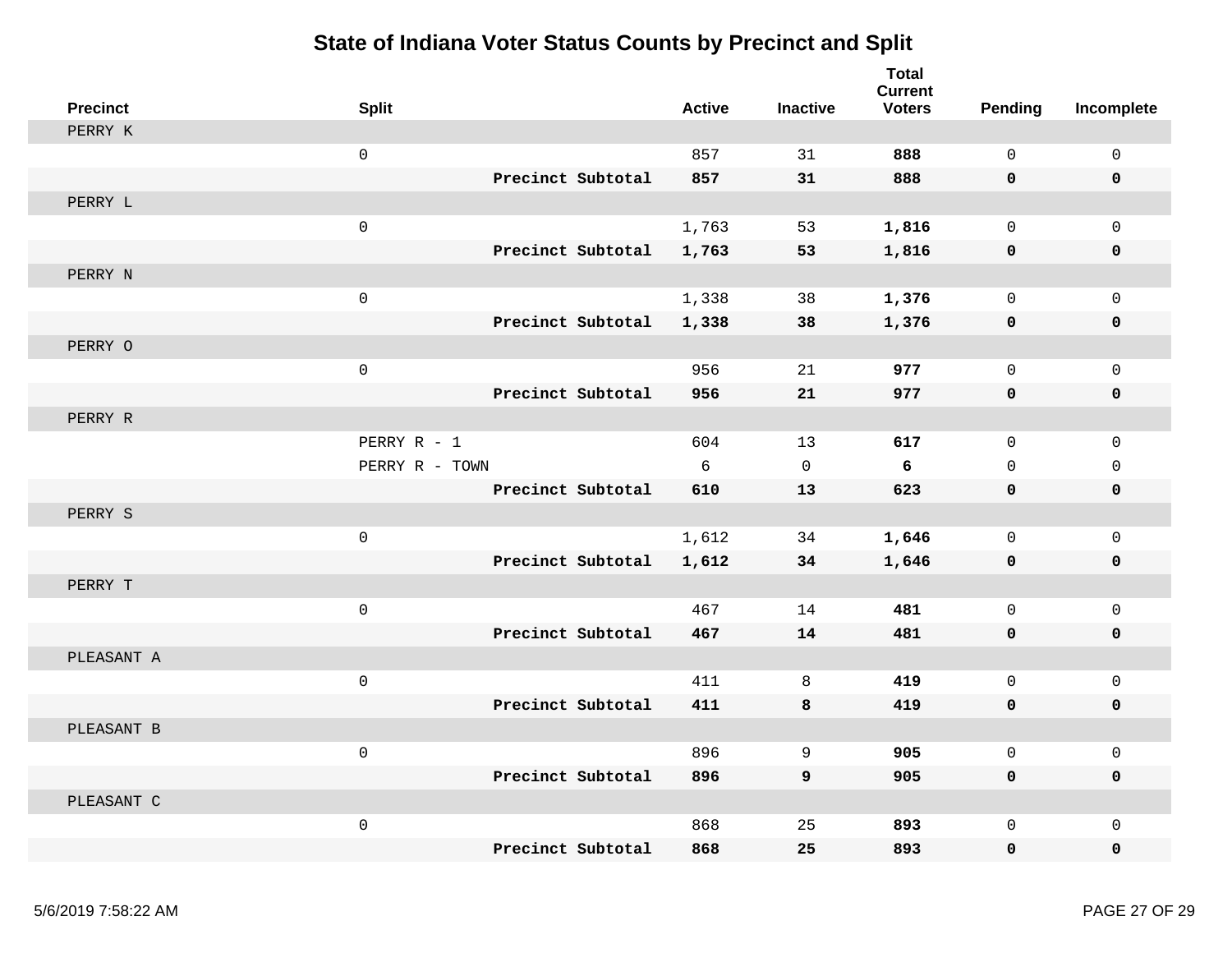| <b>Precinct</b> | <b>Split</b>        |                   | <b>Active</b> | <b>Inactive</b> | <b>Total</b><br><b>Current</b><br><b>Voters</b> | <b>Pending</b> | Incomplete  |
|-----------------|---------------------|-------------------|---------------|-----------------|-------------------------------------------------|----------------|-------------|
| SCIPIO          |                     |                   |               |                 |                                                 |                |             |
|                 | $\mathsf{O}\xspace$ |                   | 274           | 9               | 283                                             | $\mathsf{O}$   | $\mathsf 0$ |
|                 |                     | Precinct Subtotal | 274           | $\overline{9}$  | 283                                             | $\mathbf 0$    | $\mathbf 0$ |
| SPRINGFIELD A   |                     |                   |               |                 |                                                 |                |             |
|                 | $\mathsf{O}\xspace$ |                   | 841           | 21              | 862                                             | $\mathbf{0}$   | $\mathbf 0$ |
|                 |                     | Precinct Subtotal | 841           | 21              | 862                                             | 0              | 0           |
| SPRINGFIELD B   |                     |                   |               |                 |                                                 |                |             |
|                 | $\mathsf{O}\xspace$ |                   | 1,005         | 38              | 1,043                                           | $\mathbf{0}$   | $\mathbf 0$ |
|                 |                     | Precinct Subtotal | 1,005         | 38              | 1,043                                           | 0              | $\mathbf 0$ |
| ST JOE A        |                     |                   |               |                 |                                                 |                |             |
|                 | $\mathsf{O}\xspace$ |                   | 993           | 36              | 1,029                                           | $\mathbf 0$    | $\mathbf 0$ |
|                 |                     | Precinct Subtotal | 993           | 36              | 1,029                                           | 0              | 0           |
| ST JOE B1       |                     |                   |               |                 |                                                 |                |             |
|                 | $\mathsf{O}\xspace$ |                   | 819           | 42              | 861                                             | $\mathbf{0}$   | $\mathbf 0$ |
|                 |                     | Precinct Subtotal | 819           | 42              | 861                                             | 0              | $\mathbf 0$ |
| ST JOE B2       |                     |                   |               |                 |                                                 |                |             |
|                 | $\mathsf{O}\xspace$ |                   | 451           | 36              | 487                                             | $\mathbf 0$    | $\mathbf 0$ |
|                 |                     | Precinct Subtotal | 451           | 36              | 487                                             | $\mathbf 0$    | 0           |
| ST JOE C        |                     |                   |               |                 |                                                 |                |             |
|                 | $\mathsf{O}\xspace$ |                   | 23            | $\mathbf 1$     | 24                                              | 0              | $\mathsf 0$ |
|                 |                     | Precinct Subtotal | 23            | $\mathbf{1}$    | 24                                              | $\mathbf 0$    | 0           |
| ST JOE D        |                     |                   |               |                 |                                                 |                |             |
|                 | $\mathsf{O}\xspace$ |                   | 6             | $\mathbf 0$     | 6                                               | $\mathbf{0}$   | $\mathbf 0$ |
|                 |                     | Precinct Subtotal | 6             | $\mathbf 0$     | 6                                               | 0              | 0           |
| ST JOE E        |                     |                   |               |                 |                                                 |                |             |
|                 | $\mathbf 0$         |                   | 359           | 3               | 362                                             | $\mathbf 0$    | $\mathbf 0$ |
|                 |                     | Precinct Subtotal | 359           | $\mathbf{3}$    | 362                                             | $\mathbf 0$    | 0           |
| ST JOE F        |                     |                   |               |                 |                                                 |                |             |
|                 | $\mathsf{O}\xspace$ |                   | 567           | 5               | 572                                             | $\mathsf{O}$   | $\mathbf 0$ |
|                 |                     | Precinct Subtotal | 567           | 5               | 572                                             | 0              | 0           |